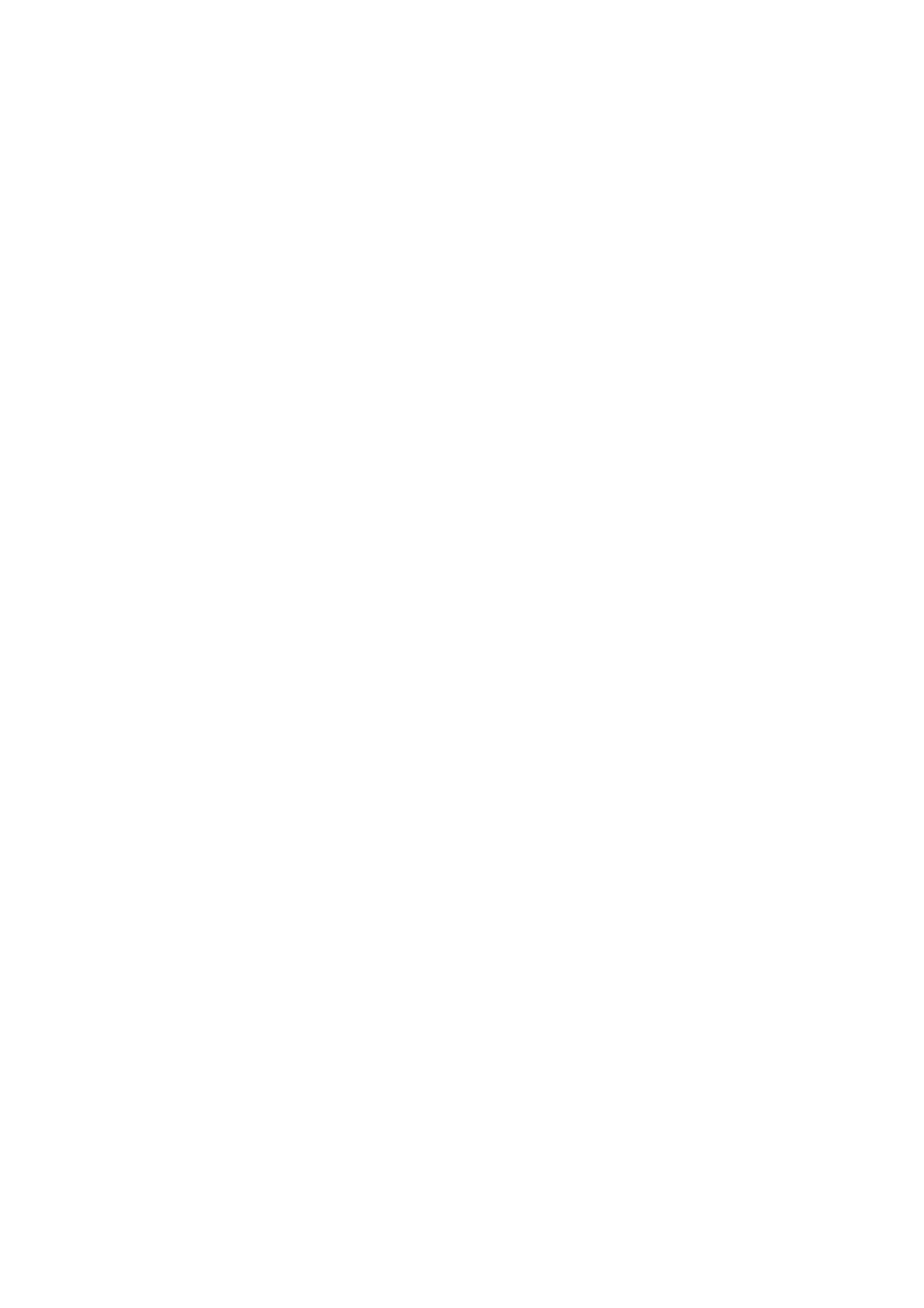## **Contents**

| About Supplementary Planning Guidance                        | $\overline{2}$ |
|--------------------------------------------------------------|----------------|
| <b>Status of this Guidance</b>                               | $\overline{2}$ |
| Introduction                                                 | 3              |
| What is this Guidance for?                                   | 3              |
| What are Planning Obligation Agreements?                     | $\overline{4}$ |
| When is the use of a POA appropriate?                        | 5              |
| Pre-Application Advice                                       | 6              |
| The Planning Application Process                             | $\overline{7}$ |
| <b>Financial Contributions</b>                               | 8              |
| Identifying when a POA is required and what its value may be | 9              |
| Other useful things to consider                              | 9              |
| Appendix 1: POAs and the Revised 2011 Island Plan Policies   | 11             |
| Appendix 2: Travel and Transport Indicative Costs            | 16             |
| Appendix 3: Bus Service Subsidy Calculation                  | 21             |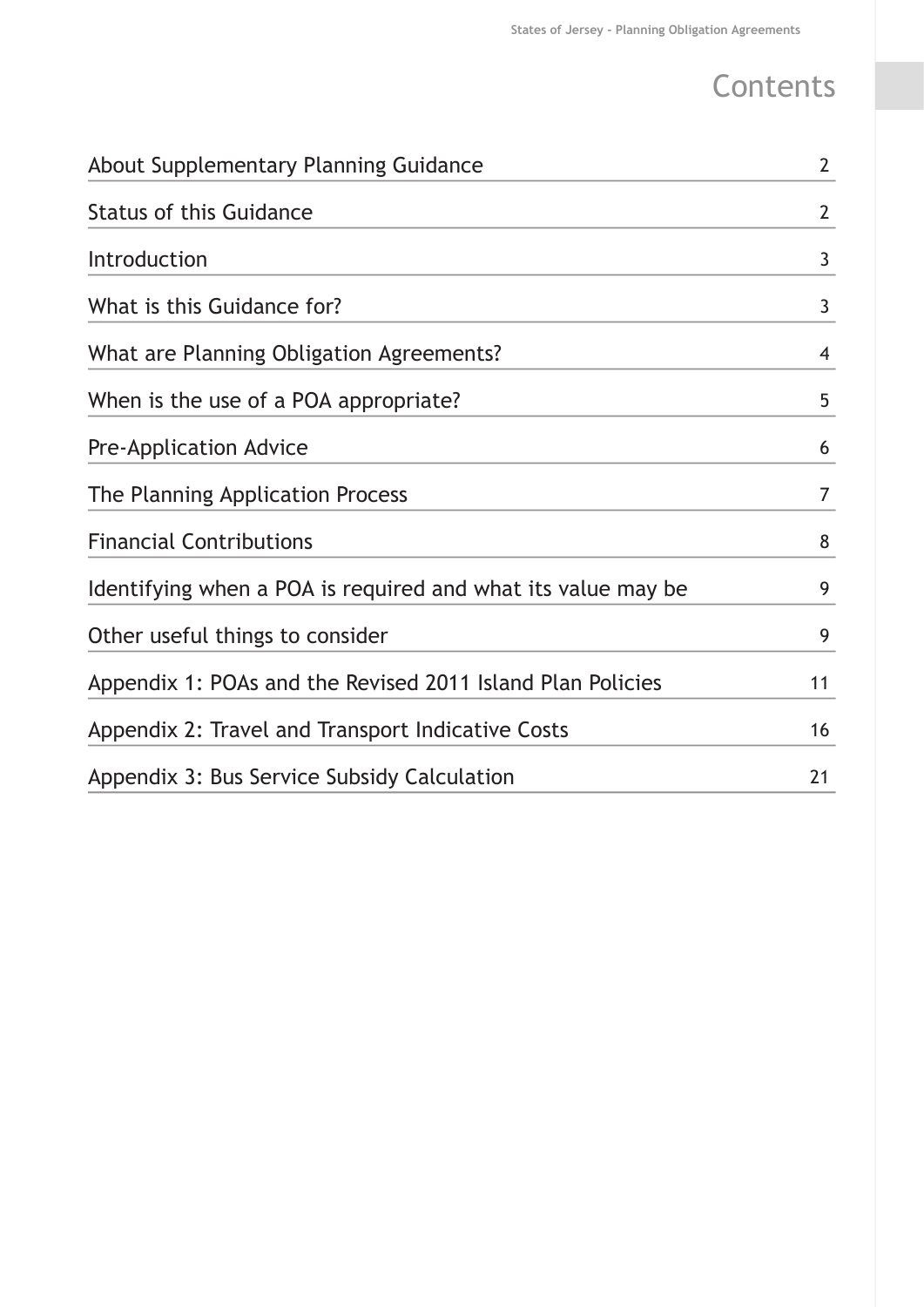#### <span id="page-3-0"></span>**About Supplementary Planning Guidance**

#### **About supplementary planning guidance**

The Department may publish guidelines and policies (supplementary planning guidance) in respect of; development generally; any class of development; the development of any area of land; or the development of a specified site.

Supplementary planning guidance may cover a range of issues, both thematic and site specific, and provides further detail about either, policies and proposals in the Island Plan, or other issues relevant to the planning process. It can also be used to provide information about how the planning system operates.

Where relevant, supplementary planning guidance will be taken into account, as a material consideration, in making decisions.

- Supplementary planning guidance is issued in a number of different forms including:  $\bullet$
- **Advice notes**, which offer more detailed information and guidance about the ways in  $\bullet$ which Island Plan policies are likely to be operated, interpreted and applied in decision making;
- **Policy notes**, which can be issued by the Minister, following consultation with key  $\bullet$ stakeholders, in-between reviews of the Island Plan, to supplement and complement the existing planning policy framework;
- **Masterplans, development frameworks and planning briefs** provide more detailed  $\bullet$ information and guidance about the development of specific sites and areas of the Island; and
- **Practice notes**, which aim to provide information about how the planning system's protocols and procedures operate.

The current supplementary planning guidance is listed and can be viewed on the States of Jersey website at www.gov.je/planningguidance.

<span id="page-3-1"></span>Hard copies of all supplementary planning guidance can be obtained from Planning and Building Services, Department of the Environment, South Hill, St Helier, JE2 4US, telephone: 01534 445508 email: [planning@gov.je](mailto:planning@gov.je)

#### **Status of this Guidance**

This supplementary planning guidance has been prepared in the context of the Revised 2011 Island Plan and has been issued as a draft for consultation. Only after this period of consultation will the Minister for Environment consider its adoption, and only at such time would it become a material consideration in determining planning applications.

Once adopted, this document will supersede Practice Note 13: The Use of Planning Obligations (2008).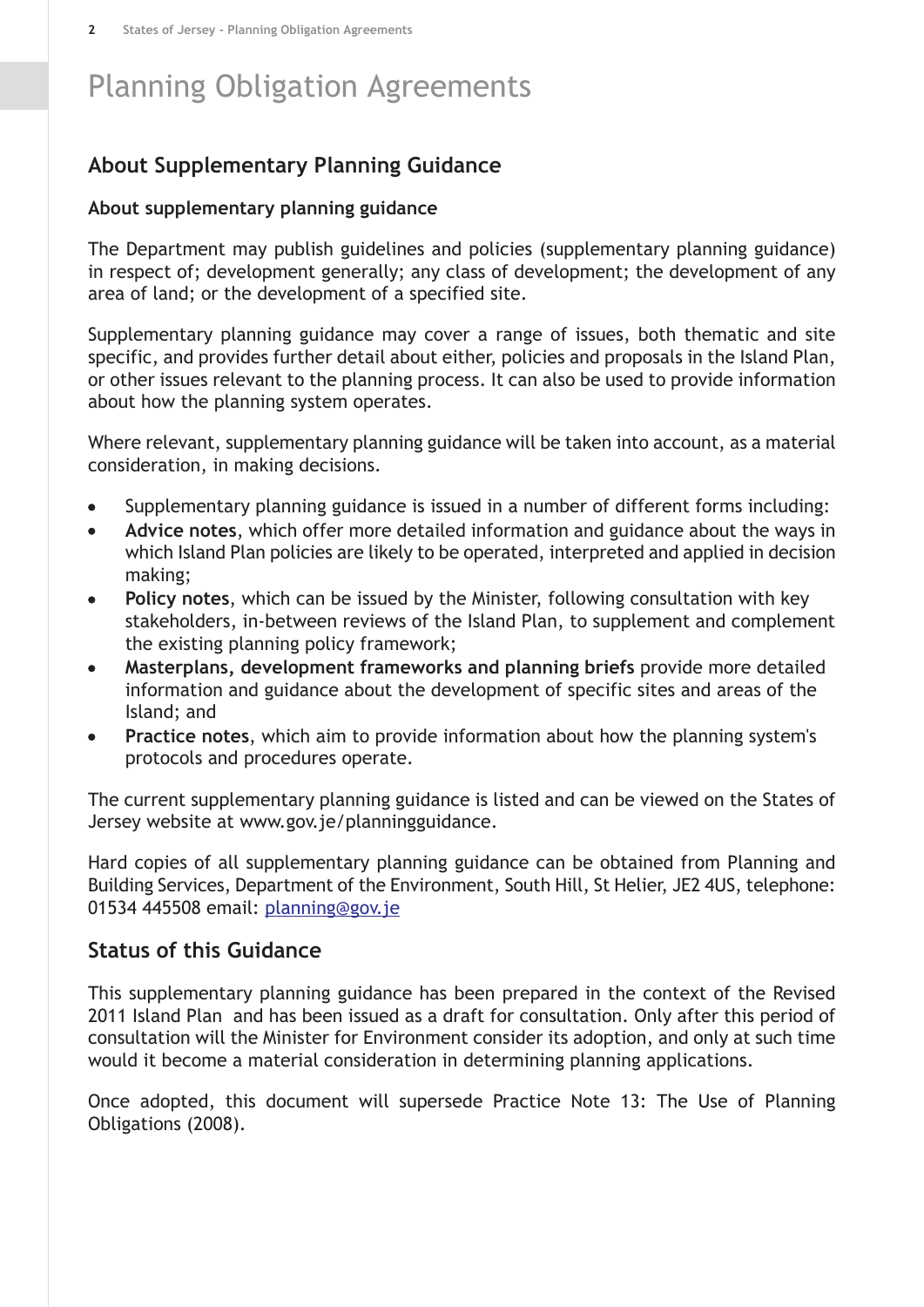#### <span id="page-4-0"></span>**Introduction**

Well planned development can deliver great benefit to the Island by providing the homes, work places and facilities that we need to support and maintain the local economy. However, new development can also burden the community with implications and costs as a result of the demands on infrastructure that it might generate. Planning Obligation Agreements (POAs) are a tool that is available as part of the planning system to ensure that when it is necessary, the development bears an appropriate part of that burden.

POAs are legal agreements between the Minister for the Environment (or, as the case may be, the Chief Officer) and a landowner/developer, or other parties with a direct interest in development. They are most often used to secure the direct provision of [and/or funding for] additional infrastructure, facilities or services that will be needed as a result of development. They may also agree terms to support the implementation and long-term management of a development, in a way that meets the objectives of the Island Plan and to ensure that suitable protection and enhancements to our environment and standard of community facilities will be provided, when necessary.

Development anywhere in the Island may have an impact on the local community and the Minister would like to ensure that new development within the Town of St Helier and other Built-up Areas **(1)** in particular, makes a contribution to public infrastructure and amenities. This will help to ensure that essential infrastructure is provided and these areas can continue to absorb a higher density of new development, thus allowing us to continue to protect our coast and countryside from development, without compromising the highest standards of public spaces, transport and other important infrastructure.

<span id="page-4-1"></span>Planning Obligation Agreements were first introduced in Jersey in 2002 **(2)** , as a mechanism to secure affordable housing and other infrastructure, as a consequence of the new policies in te Jersey Island Plan 2002. Since then, over 120 POAs have been registered in the Royal Court **(3)** , and the Island Plan has been through two revisions. The number of POAs registered annually is steadily increasing and the Minister is committed to ensuring that these powers are used fairly, reasonably and proportionately and that all requirements within a POA are directly related to the proposed development.

#### **What is this Guidance for?**

This guidance **does not** introduce any new policy requirements but simply serves to outline that which is already approved and exists in the Revised 2011 Island Plan; it aims to improve transparency and consistency, clarifying what, when and why a POA may be required.

The main purposes of this guidance are to:

- bring the published guidance in-line with the current Revised 2011 Island Plan  $\bullet$ requirements;
- provide clarity on when a POA may be considered appropriate;
- provide clarity on the administrative process that surrounds POAs;

2 Article 10, Island Planning (Jersey) Law 1964<br>3 Number as of January 2017

<sup>3</sup> Number as of January 2017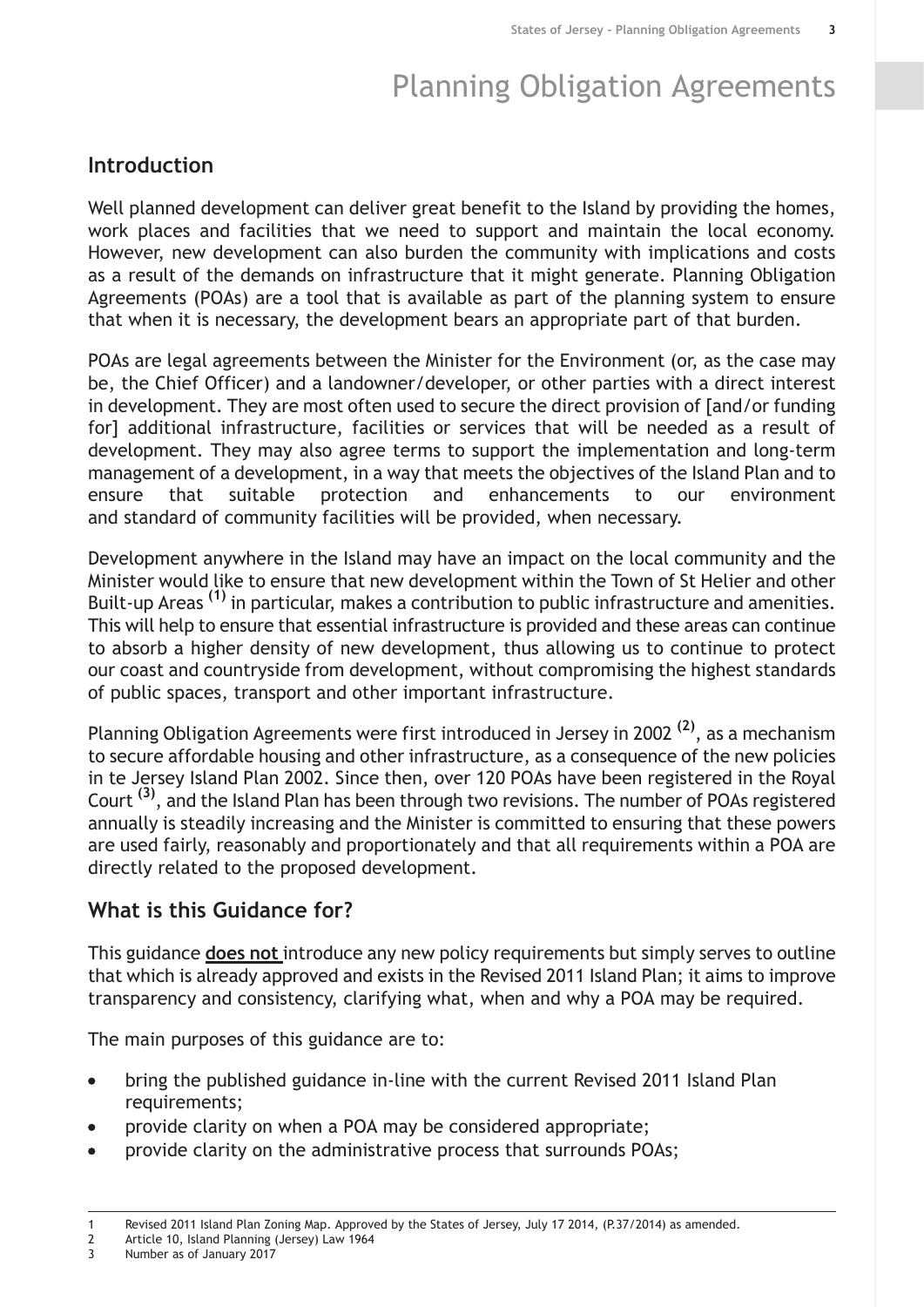- highlight the relevant Policies of the Island Plan and types of development that may attract a POA;
- publish indicative costs for transport and highways related POAs; and,
- support a more consistent and transparent approach to the use of POAs.

This guidance is principally aimed at assisting developers and architects in understanding the possible POA requirements when designing new development proposals and also to support planners and other officers of the States of Jersey in assessing planning applications and making subsequent recommendations.

#### <span id="page-5-0"></span>**What are Planning Obligation Agreements?**

POAs are legal agreements between the Minister for the Environment (or, as the case may be, the Chief Officer) and a landowner/developer, or other parties with a direct interest in development. They are most often used to secure the direct provision of [and/or funding for] additional infrastructure, facilities or services that will be needed as a result of development; or place specific restrictions on the development to ensure it meets the objectives of the Island Plan. The POA sets out how particular matters or issues are to be addressed, by agreement; often referred to as the "terms of agreement". They should only be used to specify and agree terms that must be met in order to make a development acceptable in planning terms.



The legal framework for Planning Obligation Agreements is provided by Article 25 of the Planning and Building (Jersey) Law 2002 and the policy framework for its use and application is set out in Policy GD4 of the Revised 2011 Island Plan, which is supported by a number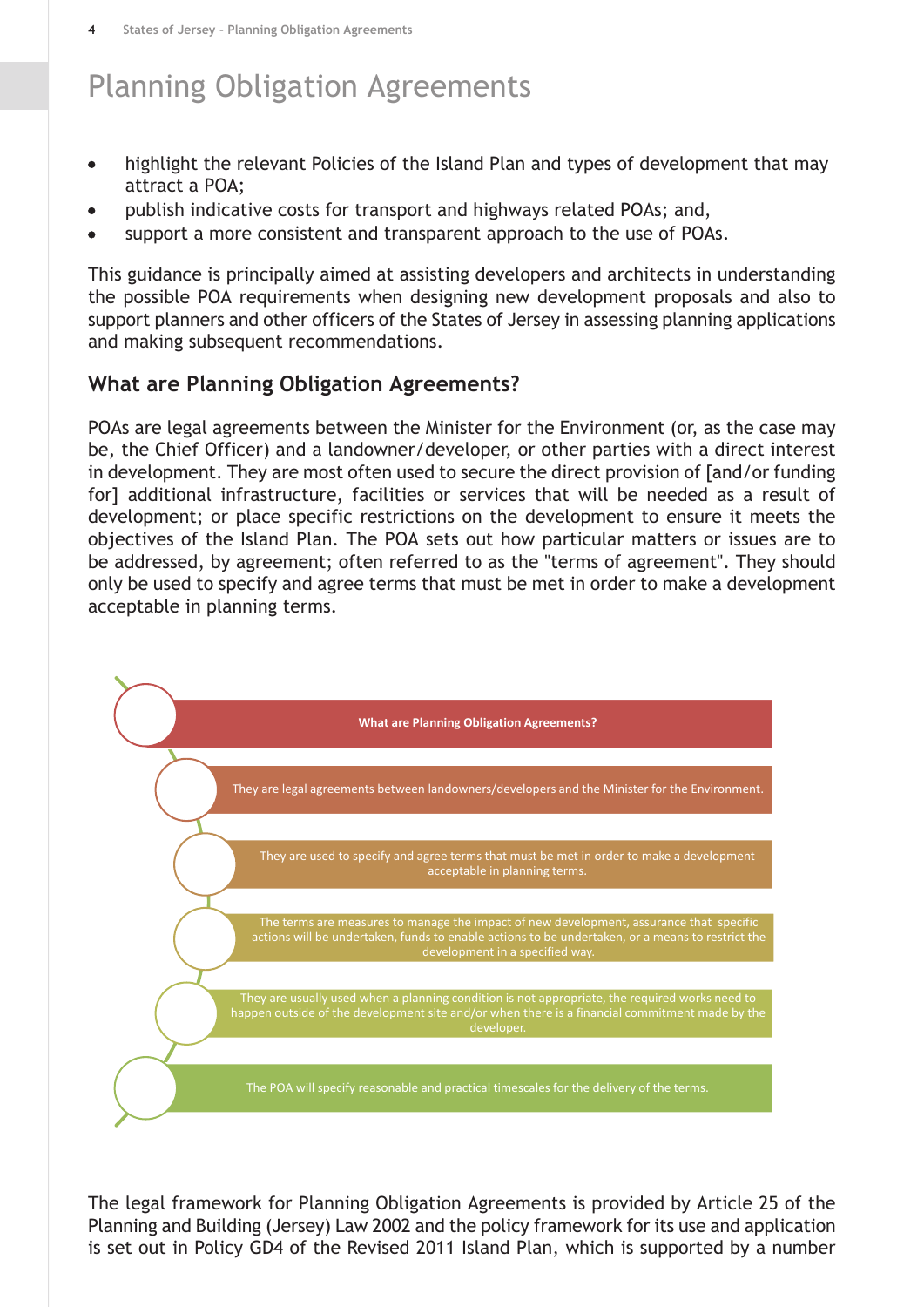of other Island Plan policies and Supplementary Planning Guidance documents:

#### **Policy GD 4**

#### **Planning Obligations**

Where, as a direct consequence of a proposed development, additional infrastructure or amenities are required, the Minister for Planning and Environment will negotiate the provision of appropriate facilities with the developer through the use of planning obligations, where it is necessary and appropriate to do so.

Where necessary, the provision of financial contributions to off-site infrastructure and facilities, including the provision of amenity space, public parking, measures to assist public transport, cyclists or pedestrians, or to alleviate traffic impacts, will be sought from the developer through the use of planning obligations, where it is necessary and appropriate to do so.

Development proposals that do not make satisfactory provision for infrastructure or amenities that are required as a direct result of the proposed development will not be permitted.

Planning obligations will also be used to help deliver the Minister's housing objectives in accord with Policy H 1 'Category A affordable housing sites'', Policy H 2 'Other Category Affordable housing sites' and Proposal 23 'Affordable Housing Proposal'.

The Minister will update and publish guidance in relation to planning gain and planning obligation agreements, and such guidance shall, in particular, indicate by what point in the life of a development (in the normal course of events) planning gain should be provided, depending upon the nature of such gain.

The nature of the POA can be wide ranging and may:

- restrict the development or use of the land in a specified way;
- require a specified operation or activity to be undertaken in, on, under or over  $\blacksquare$ the land; and/or,
- provide that a sum or sums of money be paid to the Treasurer of the States on a specified date or periodically.

<span id="page-6-0"></span>There is no limit to the combination and number of terms that may be included within a POA and, therefore, the complexity of the agreement will be defined by the nature of the proposal and what is needed to make the development acceptable in planning terms.

#### **When is the use of a POA appropriate?**

A POA will be appropriate when it has been determined that a development either by itself and/or cumulatively with other development, will create a material impact which requires mitigation or the provision of reimbursements to the wider community. The nature of the obligation must relate to an adopted policy of the Island Plan, or Supplementary Planning Guidance.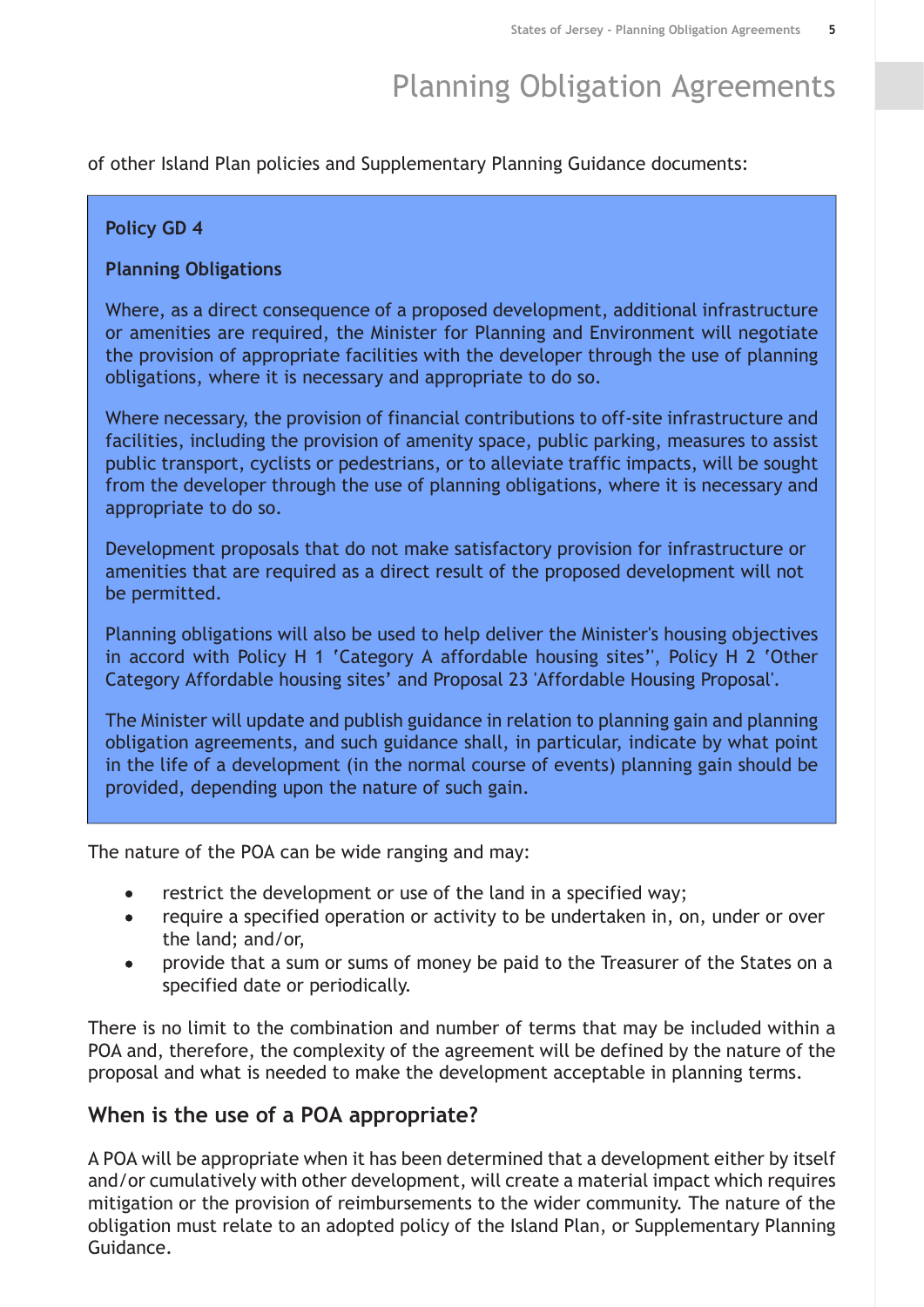When assessing proposals, the Department of the Environment will consider whether otherwise unacceptable development could be made acceptable through the use of conditions or planning obligations. Planning obligations will only be used in cases where a proposal is generally in accordance with the Island Plan but where it is not possible to address unacceptable impacts through a planning condition or amendments to the scheme.

Planning obligations should only be sought where they meet **all** of the following tests. They must be:

- 1. Necessary to make the development acceptable in planning terms, meeting the objectives of the Island Plan;
- 2. directly related to the development; and,
- 3. fairly and reasonably related in scale and kind to the development.

The contributions and obligations will be based upon the Department's assessment of planning needs for each given proposal. These needs will be assessed, taking into consideration the representations made by other States departments and stakeholders through the statutory consultation process. The extent of the obligation will have regard to the social, environmental and infrastructure costs of the development.

It is important to note that a planning permission cannot be 'bought' through an offer of additional measures or contributions that are not strictly necessary as part of the development. Unacceptable development cannot be justified, or policies overlooked, simply because of the nature and extent of a POA offer.

In terms of scale of development, there is no standard minimum threshold for development that may require a POA. Most typically, however, POAs will arise from developments that would create five or more units of residential accommodation, or create 250sq.m+ of commercial floor space. POAs may still be sought from developments of a smaller scale, depending on the nature of development and its anticipated implications. The reasons for requiring a POA in any event will be explained in the assessment report of the planning application.

**Appendices 1, 2 and 3** of this guidance provide an indication of what may be required for different types and scales of development, and what policy of the Island Plan this relates to.

<span id="page-7-0"></span>Development Briefs and other Supplementary Planning Guidance may specify other cases where a POA may be necessary, and such relevant guidance documents should be read in conjunction with this guidance.

#### **Pre-Application Advice**

The Department of the Environment provides a pre-application advice service whereby it is possible to identify the potential requirement for a Planning Obligation Agreement at an early stage. If the proposal is of a large scale and, therefore, more likely to require a POA, it is advisable to submit a pre-application advice request prior to a planning application.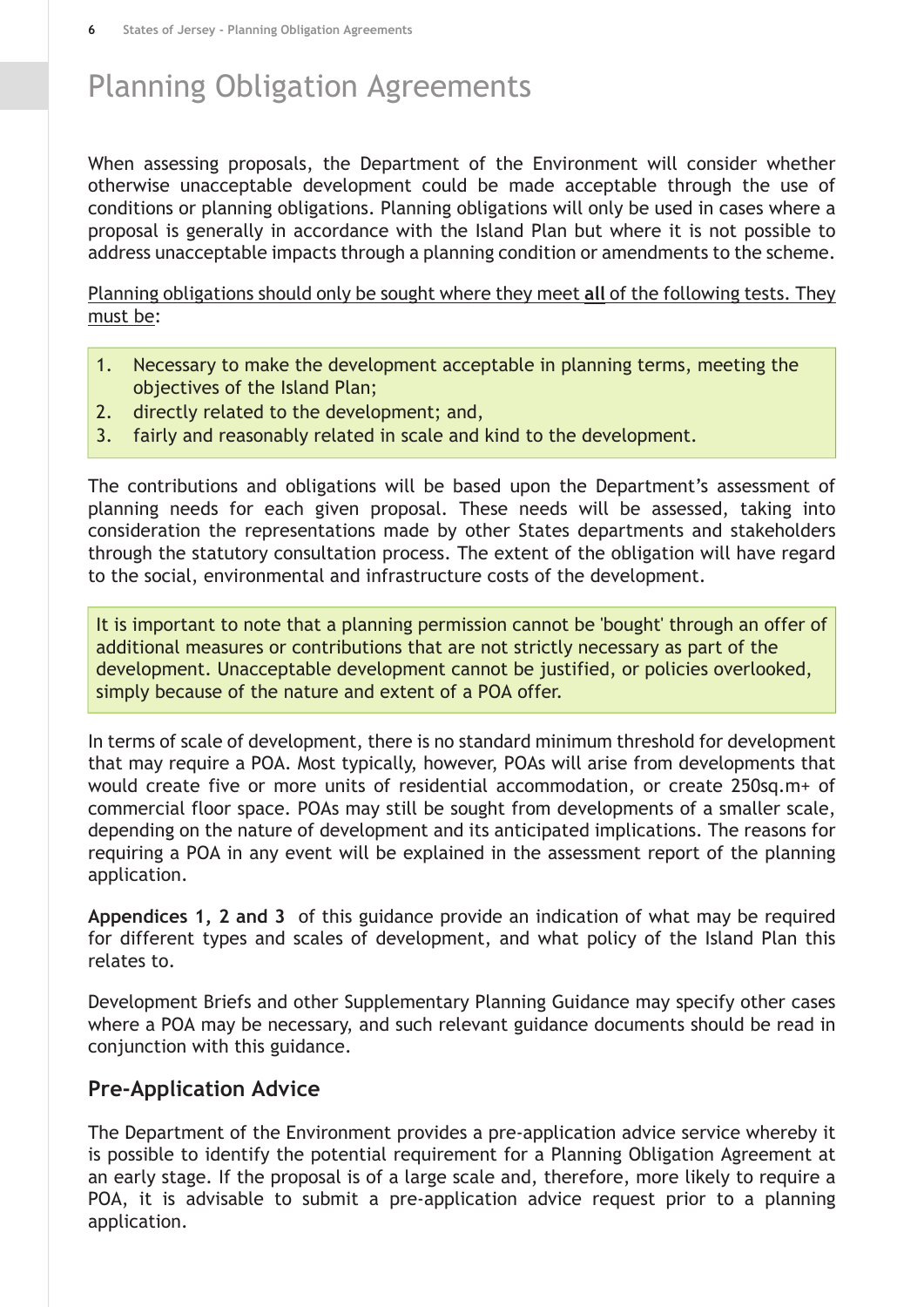Given the nature of planning application assessments and the consultation processes involved, however, it is not always possible to determine exact requirements for planning obligations at the pre-application stage and the advice given must remain without prejudice to the future consideration of a planning application and the statutory consultation process.

<span id="page-8-0"></span>Further details on how to make a pre-application submission can be found within **Planning Practice Note 1 (2016): Pre-Application Advice**, available to download at [www.gov.je](http://www.gov.je)

#### **The Planning Application Process**

In order to ensure the most efficient and effective planning application process, it is always beneficial for discussions with developers in relation to POAs to have taken place either at the pre-application stage or as an integral and early part of the assessment of the planning application – not at the end of the process. The Department of the Environment will endeavour to formally notify the applicant of a POA requirement immediately following the end of the statutory advertisement period, or sooner, wherever possible.

The Department will specify the reasons for requiring a POA in addition to outlining the terms within the assessment report of the planning application. These terms will normally have been discussed and agreed between parties prior to the determination of the application.

When the report outlines the requirement for a POA and **all** other planning considerations have been sufficiently addressed, the Planning Committee or delegated officer may be minded to approve the development, subject to achieving a signed legal agreement. The formal approval of the application would only then follow once all interested parties have entered into and signed the POA and it has been registered in the Royal Court.

The content of the POA will address:

- who is party to the agreement;  $\bullet$
- the range and detail of terms;  $\bullet$
- trigger points defining at which time the delivery of obligations will be required and  $\bullet$ completed; and,
- details of how and when any financial contributions will be used and any unspent  $\bullet$ monies returned.

In light of the above, a development proposal which requires a POA will normally follow a relatively standard set of key stages through the planning application process: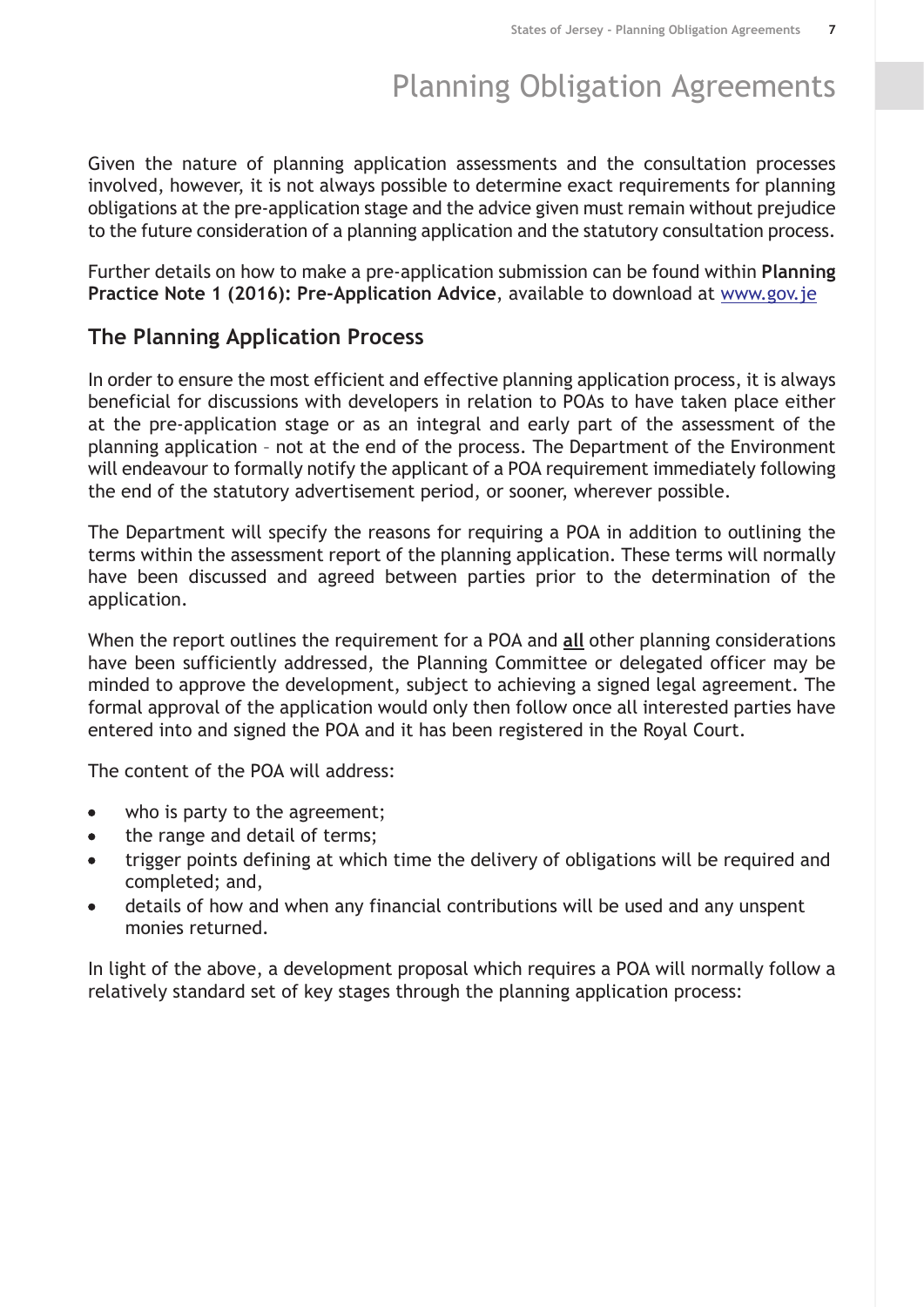

<span id="page-9-0"></span>If a POA is not required, or if the scheme is likely to be refused, the above process will not apply and the application will be processed in the usual way.

#### **Financial Contributions**

In such cases where it is considered impractical for the developer to carry out the requirements of a POA themselves, or a cash alternative is preferred by all parties to enable the required work to be carried out in the most effective and efficient way, a financial contribution may be agreed. The developer should then ensure that the required funds are made available and set aside for that specific purpose.

When making arrangements to finalise the timing of payments, the Department for the Environment will consider the most reasonable and appropriate points in the development lifecycle for those payments to be made. In some cases, the timing of payments can be critical to the commercial viability of a scheme, and similarly critical to ensure that the sequence of development and POA delivery works in planning terms. If a developer is concerned about viability and the timing of POA contribution payments, they should engage with the Department on this matter at the earliest opportunity and be prepared to provide evidence in support of their case.

The direct link between a financial contribution and the development proposal should always be maintained, in the interest of openness, transparency and fairness. It is important that the the cash contribution is used only for the purpose(s) intended, and that capital sum is ring-fenced by the Department of the Environment until such time that the works are delivered. If the works are not delivered within the time specified in the agreement,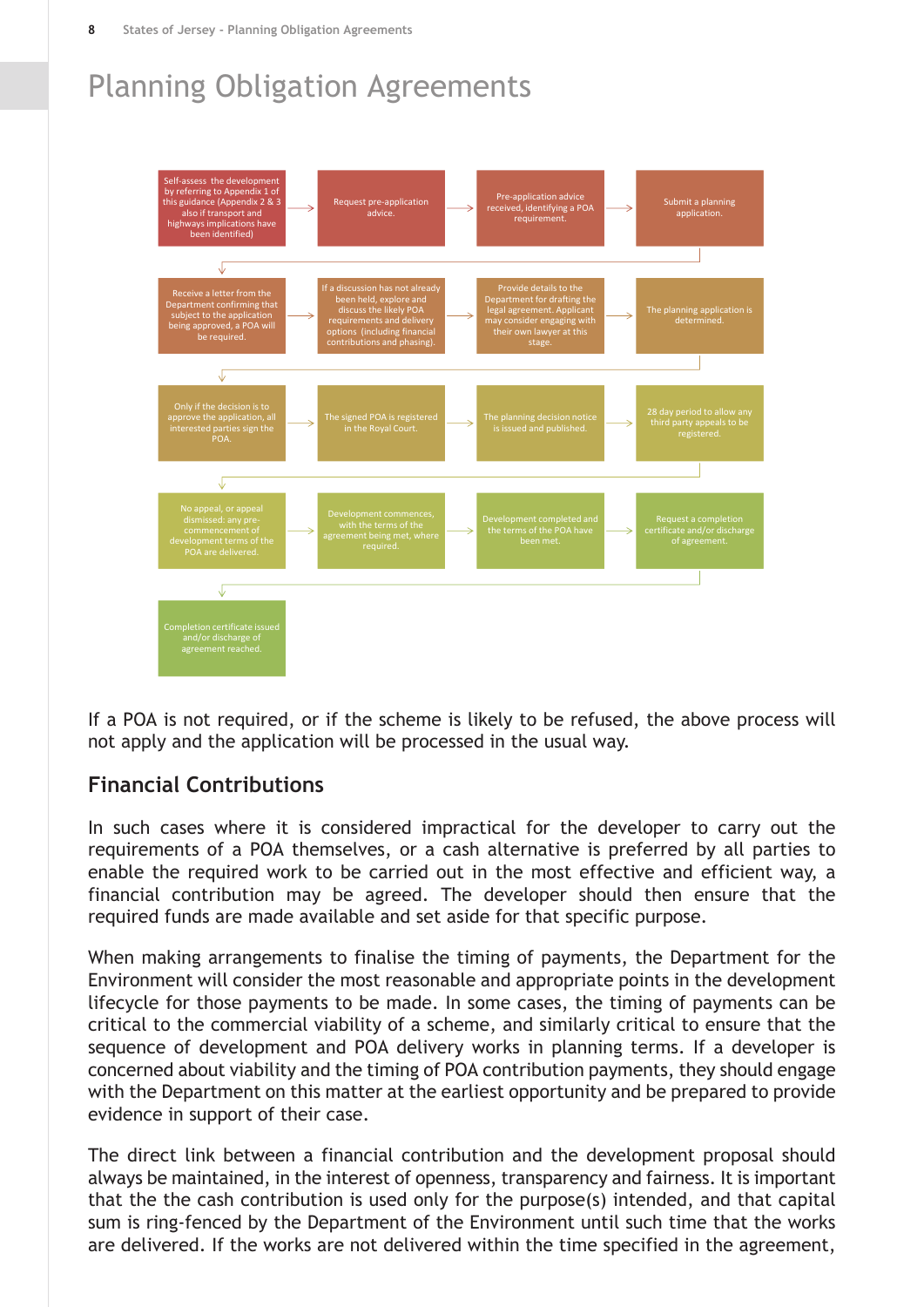the funds should be returned to the payee in full or in part, as appropriate.

Direct works to supply new infrastructure by the developer will likewise need to be carried out as specified in the Planning Obligation Agreement and completion notified to the Minister. This ensures that the obligated works are carried out to the agreed specification, agreed time frame and are duly recorded as having been completed.

#### <span id="page-10-0"></span>**Identifying when a POA is required and what its value may be**

Obligations will be set at a rate that is reasonable and proportionate to the proposal, reflecting what is necessary to make the development acceptable in planning terms.

In order to provide a greater degree of transparency about how the need for a POA might be identified; how the impact of a development proposal might be assessed; and how the cost of mitigating this might be arrived at, work has been undertaken to develop:

- a schedule of Island Plan requirements, identifying the potential requirement for a POA **(Appendix 1)**
- a schedule identifying the potential scale and cost of measures, specifically relating to transport and highways contributions **(Appendix 2 & 3)**

Whenever possible, the Department will adopt a consistent approach to calculating the value of a contribution. The Department has worked with its statutory consultees to ensure that the method of cost evaluation has been standardised when they are practically able to do so - ensuring that obligations are set at a consistent and fair rate.

Negotiating the value of a financial contribution will not be possible, such that the obligations need to sufficiently mitigate the impact of the development and serve the purpose to make the development acceptable in planning terms - reducing the level/value of obligation reduces the ability to deal with the identified planning issues.

More generally, if it is felt that the proposed terms of an agreement are not reasonable, proportionate, or necessary to make the development acceptable in planning terms, a written statement should be submitted in support of your case for consideration by the Department.

<span id="page-10-1"></span>All terms of the agreement need to be negotiated and agreed in accordance with the requirements of Article 25 of the Planning and Building (Jersey) 2002 Law. Failure to successfully negotiate a POA that sufficiently addresses the planning issues will result in the planning application being refused.

#### **Other useful things to consider**

**Legal fees and administration charge:** The negotiation and administration of a POA requires significant resources from various States of Jersey departments. This relates to a range of activities which arise directly from the grant of planning permission for development that requires a POA. This includes the time required to draft a legal agreement and administer the finances associated with an agreement. The costs associated with this work are distinct from any costs associated with the processing of a routine planning application and in most cases these costs are on-going after a development has been completed. Therefore, it is reasonable that these additional costs are borne by the developer, not the wider public.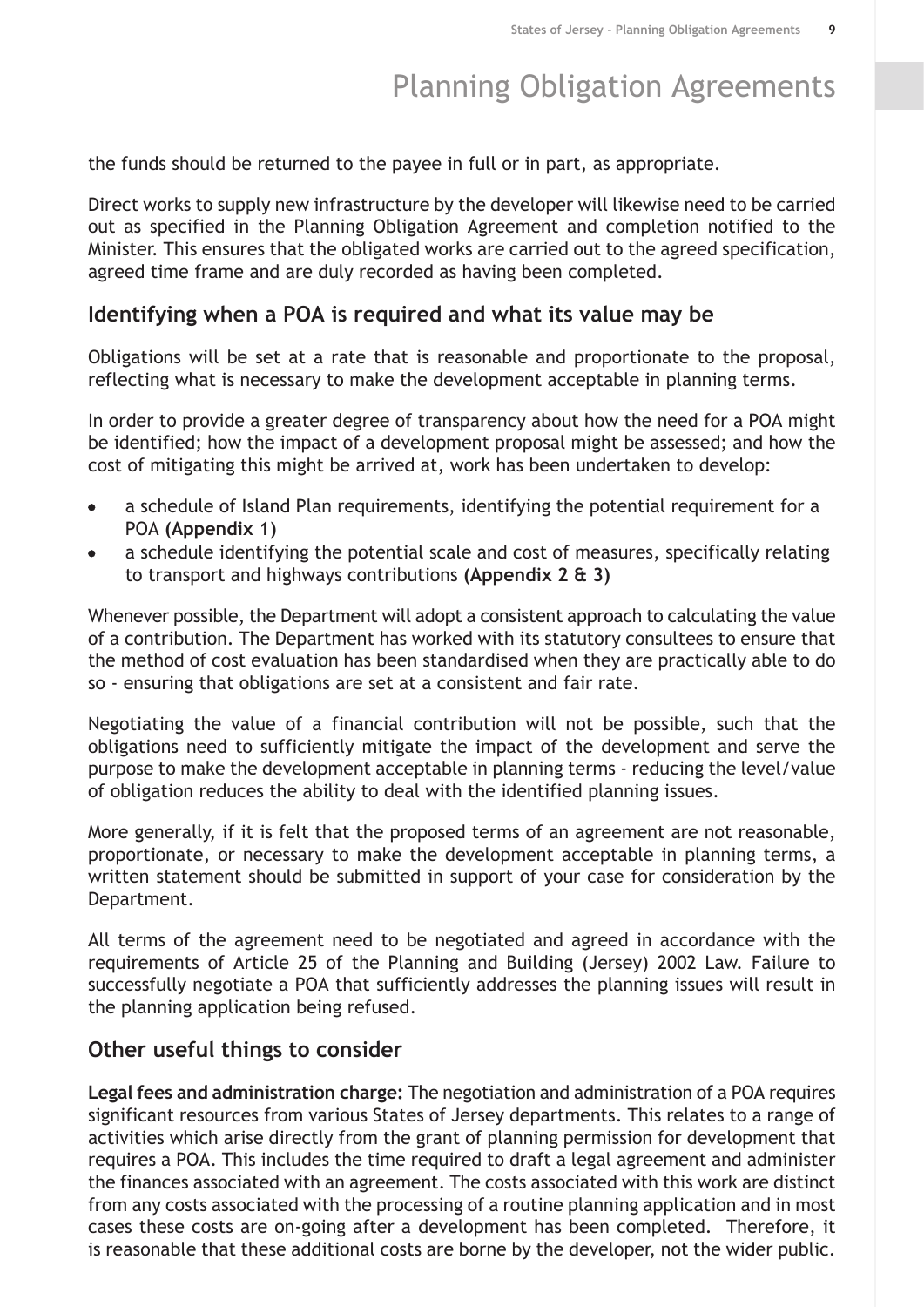The planning administration costs in connection with the negotiation, preparation and execution of legal agreements will be charged as standard at a rate of **£500 per head of term,** to be paid on signing the agreement. **(4)**

**What happens once a POA has been completed?:** Once a development and its associated obligations has been completed, the Department should be notified. The applicant may apply for a completion certificate and the department will ascertain if true completion has been achieved. If it is agreed that the approved development has been completed and the requirements of the POA fulfilled, the Department will issue a completion certificate. **(5)**The POA may also be formally discharged by a further agreement and registered in the Royal Court as such. **(6)**

**What happens if the terms of a POA are not met or breached?:** The Minister reserves the right to enforce a Planning Obligation Agreement by injunction **(7)** . The terms of the agreement may also specify or give details as to how the agreement will be enforced if the obligations are not met.

It is important to note that POAs carry with the land - meaning that if there are any outstanding or in perpetuity obligations, they remain enforceable against the current landowner, even if the original developer no longer has an interest in the land.

**Register of Agreements:** The Minister for the Environment maintains a register of all planning obligations agreements and this can be found at www.gov.je The register shall hold full details of all agreements and obligations including a date of completion where this is appropriate.

**Appeals and Disputes:** If any party who has an interest in the development is dissatisfied with the decision or the conclusion of a planning application, they may appeal that decision through the Judicial Greffe. An independent inspector will consider the case. Please contact the **Judicial Greffe, Royal Court House, Royal Square, St Helier, Jersey, JE1 1JG,** (Tel: 01534 441300 Email: jgreffe@gov.je) for further information.

**Modification of existing agreements:** Some POAs, usually as a result of a further planning application on the site, require modification. Because the nature and extent of modification will be unique to each agreement and development proposal, it will always be best to contact the Department directly in the first instance should you have any questions or concerns relating to the modification of an agreement.

- 4 Article 120. Planning and Building (Jersey) Law 2002
- 5 Article 28. Planning and Building (Jersey) Law 2002
- 6 Article 25. Planning and Building (Jersey) Law 2002 7 Article 25. Planning and Building (Jersey) Law 2002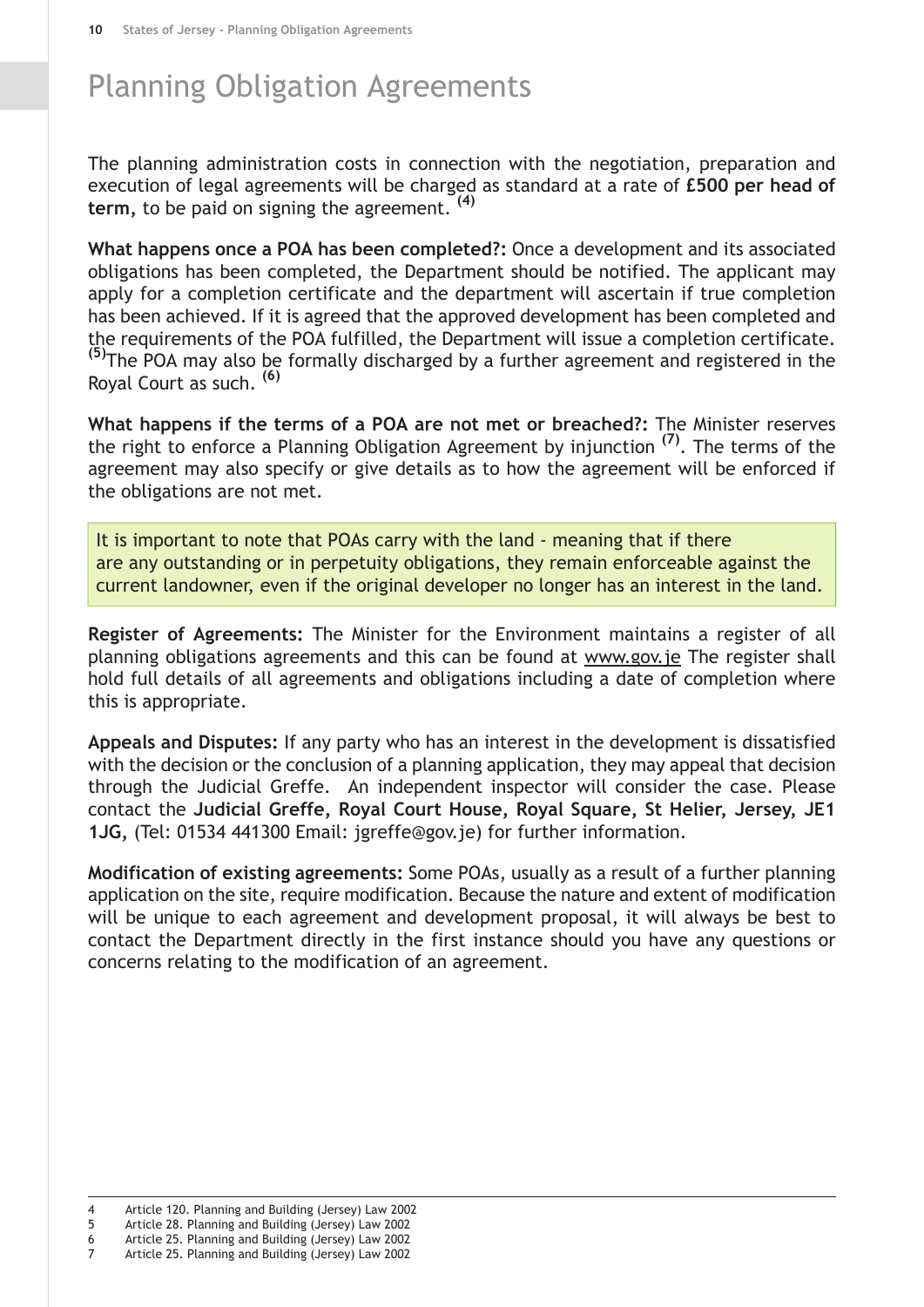<span id="page-12-0"></span>**Appendix 1: POAs and the Revised 2011 Island Plan** Appendix 1: POAs and the Revised 2011 Island Plan Policies

Island Plan that may be associated with a POA requirement and an indication as to what scale of development is most likely to trigger POA requirement and an indication as to what scale of development is most likely to trigger the requirement. The requirements have been listed in order of their appearance in the Island Plan, by chapter, and this in no way the requirement. The requirements have been listed in order of their appearance in the Island Plan, by chapter, and this in no way Revised 2011 Planning Obligation Agreement may be sought. It identifies the polices in the makes any reference to their significance or importance. makes any reference to their significance or importance. aThe following table outlines cases where Island Plan that may be associated with

The list should not be considered exhaustive; equally, it should not be assumed that every development type identified below will The list should not be considered exhaustive; equally, it should not be assumed that every development type identified below will contribution will be subject to an analysis of context, scale and circumstances and will be established in consultation with other statutory consultees. scale and circumstances and will be established in consultation with other statutory consultees. ത **guide only.** The requirement for **a**need an obligation. **This is intended to be**

|                                                                                                                                                                                                                                                                                               |                                                                                                                                                                                                                                                                                                                                     |                                                                                                                                                                                                                  | Applicable scale of development:                                    |               |                                    |
|-----------------------------------------------------------------------------------------------------------------------------------------------------------------------------------------------------------------------------------------------------------------------------------------------|-------------------------------------------------------------------------------------------------------------------------------------------------------------------------------------------------------------------------------------------------------------------------------------------------------------------------------------|------------------------------------------------------------------------------------------------------------------------------------------------------------------------------------------------------------------|---------------------------------------------------------------------|---------------|------------------------------------|
| Island Plan requirements:                                                                                                                                                                                                                                                                     | Potential type of Contribution:                                                                                                                                                                                                                                                                                                     | <b>Residential</b>                                                                                                                                                                                               | Office                                                              | <b>Retail</b> | Other <sub>/</sub><br>mixed<br>use |
| any harm or risk to ecological<br>Appropriate and proportionate mitigation and compensatory measures against<br>Natural Environment (Policy NE1, NE2)<br>biodiversity or protected species.                                                                                                   | Ceding of land to the public to guarantee<br>Works to prevent/reduce harm or risk on<br>harm or risk on or adjacent to the site.<br>Financial contribution to enable works<br>Works to compensate for anticipated<br>to be carried out by a third party.<br>its long-term protection and<br>or adjacent to the site.<br>management. | All types of development may be subject<br>to this requirement if it will result in any<br>determined through an ecological survey<br>loss or harm to ecological biodiversity or                                 | protected species. This is usually<br>carried out by the applicant. |               |                                    |
| Fund or Countryside Renewal Scheme, in such cases where there will be on-site inadequacies or losses relating<br>Compensatory landscaping improvements, tree planting, hedgerows or a contribution to the Ecology Trust<br>Natural Environment (Policy NE4)<br>to a proposed development      | Off-site landscaping or tree planting.<br>Financial contribution.                                                                                                                                                                                                                                                                   | Any development that will result in the loss<br>of trees, woodland and boundary features<br>and fails to adequately replace those on                                                                             |                                                                     |               |                                    |
| buildings will be required to deliver environmental gains that contribute to the repair and restoration of the<br>any change of use of land or<br>Demolition and replacement of dwellings and buildings for employment use or<br>Natural Environment (Policy NE6, NE7)<br>andscape character. | Ceding of land to the public to guarantee<br>Off-site landscaping/environmental<br>Financial contribution towards<br>its long-term protection and<br>andscaping/environmental<br>improvements.<br>improvements.<br>management.                                                                                                      | order to secure environmental gains that<br>will manage and offset any harm to the<br>reasonable and appropriate to do so, in<br>character and nature of the coast and<br>This may trigger a POA at any scale of | development, when it is considered<br>countryside.                  |               |                                    |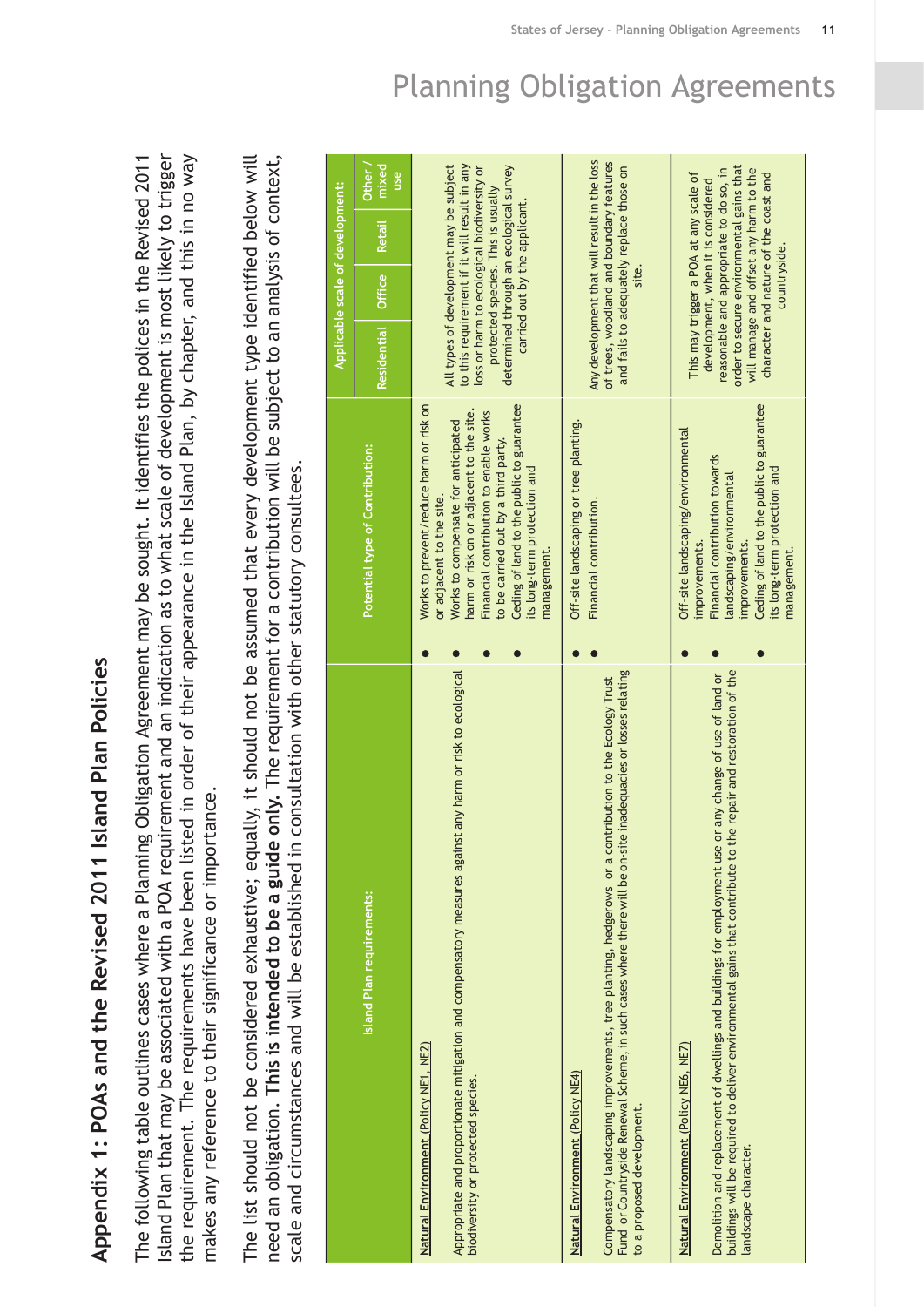|                                                                                                                                                                                                                                                                                                                                                                                                |                                                                                                                                                                                                                                                                 |                                                                                                                                                                               |              | Applicable scale of development:       |                              |  |
|------------------------------------------------------------------------------------------------------------------------------------------------------------------------------------------------------------------------------------------------------------------------------------------------------------------------------------------------------------------------------------------------|-----------------------------------------------------------------------------------------------------------------------------------------------------------------------------------------------------------------------------------------------------------------|-------------------------------------------------------------------------------------------------------------------------------------------------------------------------------|--------------|----------------------------------------|------------------------------|--|
| Island Plan requirements:                                                                                                                                                                                                                                                                                                                                                                      | Potential type of Contribution:                                                                                                                                                                                                                                 | <b>Residential</b>                                                                                                                                                            | Office       | <b>Retail</b>                          | mixed<br>Other<br><u>use</u> |  |
| Any new dwellings that are justified for occupation by a dependant relative shall be subject to an agreement<br>to restrict occupancy and ensure re-integration of the unit to the primary dwelling<br>Natural Environment (Policy NE7)                                                                                                                                                        | relative unit into the primary dwelling<br>Works to re-integrate a dependent<br>Occupancy restrictions.<br>at a later date.                                                                                                                                     | Any new dwelling in the Green Zone,                                                                                                                                           |              | justified for a dependant relative.    |                              |  |
| Historic Environment (Policy HE1, HE2, HE3, HE4 & HE5)<br>Restoration or maintenance of a Listed Building or place.                                                                                                                                                                                                                                                                            | Financial contribution to a third party to<br>Restoration of a listed building or place.<br>guarantee its long-term protection and<br>On-going maintenance programmes.<br>Ceding of property to the public to<br>enable works to be carried out.<br>management. | Any development that will have an impact<br>POA, if such measures will manage and limit<br>setting may be required to enter into a<br>upon a listed building or place and its |              | harm to historic assets.               |                              |  |
| Historic Environment (Policy HE5 and Supplementary Planning Guidance: Archaeology and Planning (2008)<br>and Archaeology and Planning: schedule of sites of archaeological interest (2008))<br>Preservation of archaeological resources                                                                                                                                                        | Financial contribution to a third party to<br>Removal and recording of archaeological<br>Maintenance of artifacts on-site with<br>Treatment and deposition of finds.<br>enable works to be carried out.<br>appropriate measures.<br>artifacts.                  | Any development that will have an impact<br>upon archaeological resources and their                                                                                           | appropriate. | setting, and when the use of POA is    |                              |  |
| countryside may be required to enter into an agreement to secure removal of structures and/or restoration<br>Economy (Policy ER11, EIW5, ERE6 and Supplementary Planning Guidance: Modern Agricultural Buildings<br>New or extended agricultural/horticultural buildings, farm shops and industrial development within the<br>of land upon a specified period of time or redundancy.<br>(1996) | carry out the agreed restoration works.<br>Financial security to ensure ability to<br>Agreement to remove structures and<br>restore the land to its former state.                                                                                               | $\geq 1$ Unit                                                                                                                                                                 | n/a          | $\geq 100 \text{m}^2$                  | $\geq 100$ m <sup>2</sup>    |  |
| Enabling or linked development sites, including glass house sites will be subject to an agreement that will<br>ensure the environmental gains or improvements are delivered.<br>Economy (Policy ERE3, ERE7)                                                                                                                                                                                    | Financial security to ensure delivery of<br>Restricted sequence of development.<br>proposed environmental gains or<br>improvements.                                                                                                                             | upon a form of enabling development on or<br>Any new development that is dependant                                                                                            |              | off site, including glass house sites. |                              |  |
| Restrictions to ensure tenure allocation remains as agreed in the planning assessment.<br>Housing (Policy H1, H2, H5, H7 and published development briefs)                                                                                                                                                                                                                                     | Occupancy restrictions (use, occupancy<br>and onward sales).                                                                                                                                                                                                    | Refer to Revised 2011 Island Plan and<br>site-specific Supplementary Planning                                                                                                 | Guidance.    |                                        |                              |  |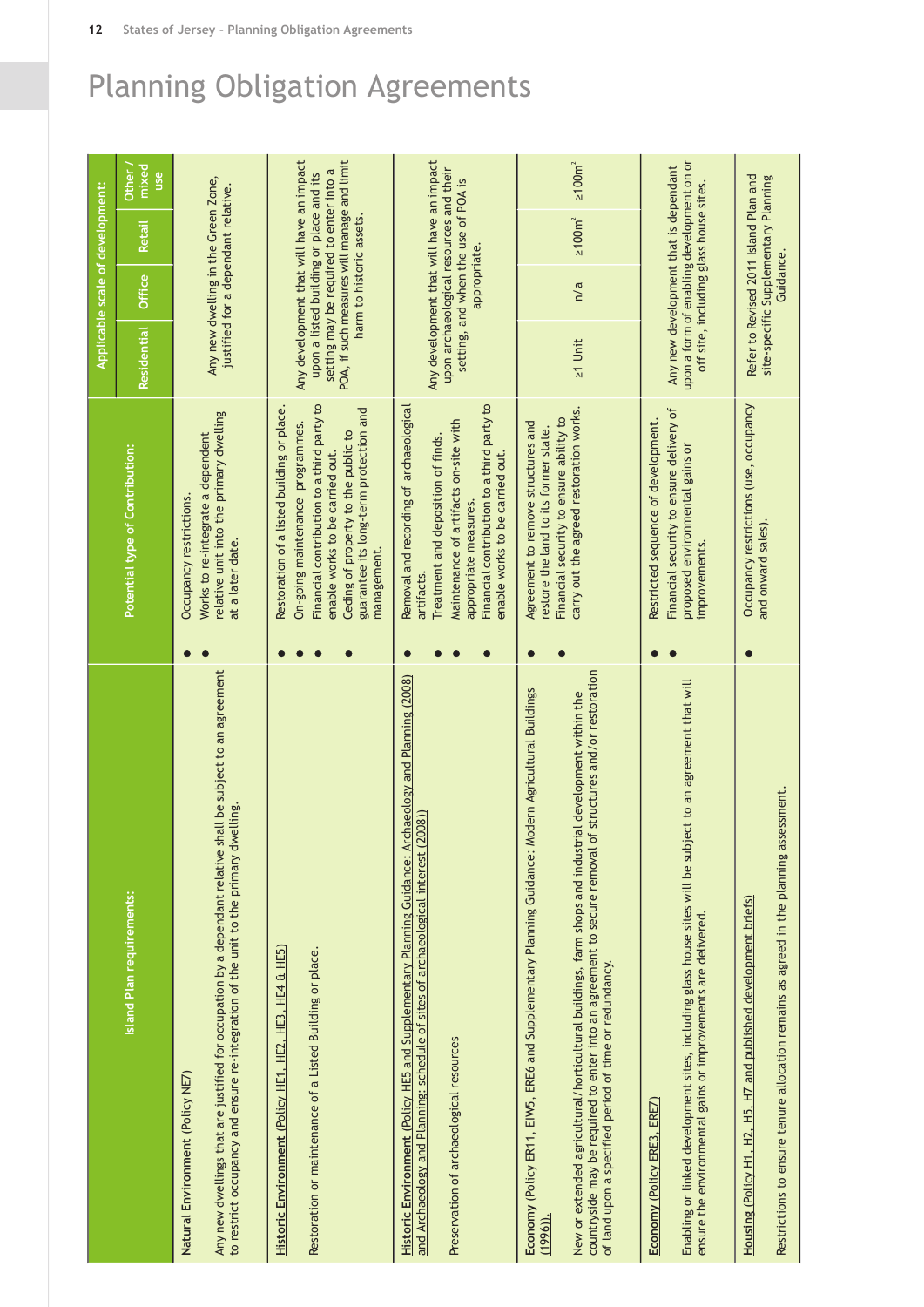|                                                                                                                                                                                                                                                                                                                                                              |                                                                                                                                                                                                                      |                                                                                                                                                                                  | Applicable scale of development: |                  |                       |  |
|--------------------------------------------------------------------------------------------------------------------------------------------------------------------------------------------------------------------------------------------------------------------------------------------------------------------------------------------------------------|----------------------------------------------------------------------------------------------------------------------------------------------------------------------------------------------------------------------|----------------------------------------------------------------------------------------------------------------------------------------------------------------------------------|----------------------------------|------------------|-----------------------|--|
| Island Plan requirements:                                                                                                                                                                                                                                                                                                                                    | Potential type of Contribution:                                                                                                                                                                                      | <b>Residential</b>                                                                                                                                                               | Office                           | Retail           | mixed<br>Other<br>use |  |
| Staff and key agricultural worker accommodation occupancy and redundancy restrictions.<br>Housing (Policy H9)                                                                                                                                                                                                                                                | Occupancy restrictions (use, occupancy<br>and onward sales).                                                                                                                                                         | accommodation that has been approved<br>Any staff or key agricultural worker                                                                                                     | given a proven need.             |                  |                       |  |
| on an appropriate, alternative<br>Any loss of Protected Open Space, as defined by the Proposals Map will be required to offset this loss by<br>providing the same or better extent, quality and accessibility of open space<br>Social, Community and Open Space (Policy SC04)<br>site.                                                                       | Works to land on or off-site to improve<br>Ceding of land to the public.<br>its quality and accessibility.                                                                                                           | loss or harm to Protected Open Space, as<br>to this requirement if it will result in any<br>defined by the Island Plan Proposals map.<br>All types of development may be subject |                                  |                  |                       |  |
| Large-scale development within St. Helier will be expected to make public realm improvements in accordance<br>with the recommendations of the [forthcoming] St. Helier Open Space Strategy.<br>Social, Community and Open space (Policy SC05)                                                                                                                | Off-site public realm improvements.<br>On-site publicly accessible space.<br>Ceding of land to the public.                                                                                                           | $\geq$ 10 Units                                                                                                                                                                  | $\geq 500 \text{m}^2$            | $\geq$ 250 $m^2$ | $\geq$ 250 $m2$       |  |
| Compensatory works for loss or disruption to the Island's Footpath and Cycle network.<br><b>Travel and Transport (Policy TT1)</b>                                                                                                                                                                                                                            | The level of provision will be informed by<br>Footpath/pavement enhancement.<br>Pedestrian crossing enhancement.<br>Pedestrian priority/shared space<br>Street Lighting.<br>Cycle routes.<br>schemes.<br>Appendix 2. | disruption to the Island's footpath and cycle<br>network, if a loss is caused as a direct result<br>Any scale of new development may be<br>required to compensate for loss and   | of the new development.          |                  |                       |  |
| between residential areas, schools, play space, sporting and cultural facilities, et cetera. can be identified<br>A contribution to the improvement of the Island's provision of off-road walking routes, where safe routes<br>and the impact of new development on those facilities can justify a contribution.<br><b>Travel and Transport (Policy TT2)</b> | The level of provision will be informed by<br>Footpath/pavement enhancement.<br>Pedestrian crossing enhancement.<br>Pedestrian priority/shared space<br>Street Lighting.<br>Cycle routes.<br>schemes.<br>Appendix 2. | $25$ Units                                                                                                                                                                       | $\geq$ 250 $m2$                  | $\geq$ 250 $m2$  | $\geq$ 250 $m2$       |  |
| Provision of a section of cycle path in accord with adopted standards and guidelines or financial contribution<br>to support its delivery (standardised contribution if development is within the Eastern Cycle Route Corridor).<br><b>Travel and Transport (Policy TT3)</b>                                                                                 | The level of provision will be informed by<br>Pedestrian priority/shared space<br>Cycle routes.<br>schemes.                                                                                                          | $25$ Units                                                                                                                                                                       | $\geq$ 250 $m^2$                 | $\geq$ 250 $m^2$ | $\geq$ 250 $m2$       |  |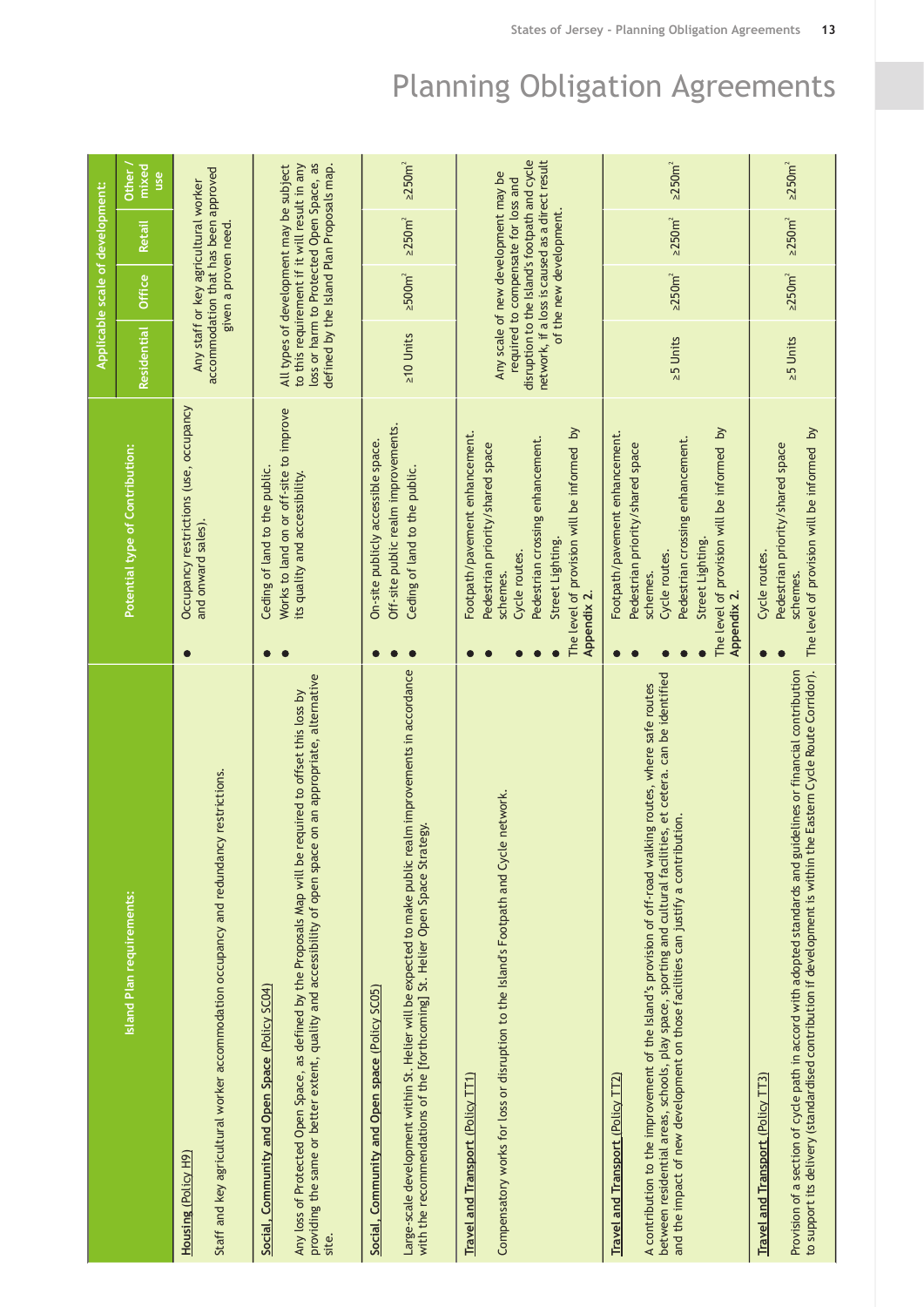|                                                                                                                                                                                                                                                                                                                                                                                                                                                                                                                                                                                       |                                                                                                                                                                                                                                                                                                                                                                  |                                                                                            | Applicable scale of development:     |                                                                                  |                            |
|---------------------------------------------------------------------------------------------------------------------------------------------------------------------------------------------------------------------------------------------------------------------------------------------------------------------------------------------------------------------------------------------------------------------------------------------------------------------------------------------------------------------------------------------------------------------------------------|------------------------------------------------------------------------------------------------------------------------------------------------------------------------------------------------------------------------------------------------------------------------------------------------------------------------------------------------------------------|--------------------------------------------------------------------------------------------|--------------------------------------|----------------------------------------------------------------------------------|----------------------------|
| Island Plan requirements:                                                                                                                                                                                                                                                                                                                                                                                                                                                                                                                                                             | Potential type of Contribution:                                                                                                                                                                                                                                                                                                                                  | <b>Residential</b>                                                                         | Office                               | Retail                                                                           | mixed<br>Other<br>use      |
|                                                                                                                                                                                                                                                                                                                                                                                                                                                                                                                                                                                       | Appendix 2.                                                                                                                                                                                                                                                                                                                                                      |                                                                                            |                                      |                                                                                  |                            |
| financial contribution will be required to make up for any shortfall in the provision of cycle parking spaces.<br>In those cases where cycle parking cannot be provided on-site in the town of St Helier, off-site works or a<br>Travel and Transport (Policy $\textsf{TT4})$                                                                                                                                                                                                                                                                                                         | The level of provision will be informed by<br>Off-site cycle parking<br>Appendix 2.                                                                                                                                                                                                                                                                              | Any scale of development may be required<br>insufficient provisions are available on-site. | to provide off-site cycle parking if |                                                                                  |                            |
| vehicle speeds and enhance the<br>Where appropriate, traffic and pedestrian safety measures, including improved pedestrian crossing facilities,<br>will be required to improve road safety for pedestrians and cyclists, reduce<br><b>Travel and Transport (Policy TT5)</b><br>street environment.                                                                                                                                                                                                                                                                                    | The level of provision will be informed by<br>Footpath/pavement enhancement.<br>Pedestrian crossing enhancement.<br>Pedestrian priority/shared space<br>Street Lighting.<br>Cycle routes.<br>schemes.<br>Appendix 2.                                                                                                                                             | $\geq$ 10 Units                                                                            | $\geq 250 m^2$                       | $\geq 500 \text{m}^2$                                                            | $\geq 500 \text{m}^2$      |
| pedestrian access to and from them; enhanced information provision through all available media and at bus<br>contribute to better public transport. This will be applied most rigorously when development is NOT within<br>stops; and, any other means, where appropriate, to meet modal split targets set out in travel plans and to<br>Improvements to public transport facilities, including but not limited to: upgrading waiting facilities and<br>400m of a bus stop and is of such a scale requiring a specific Travel Plan.<br>Travel and Transport (Policy TT7, TT8 and TT9) | Carriageway improvements for buses.<br>Bus service subsidy (existing service<br>Bus service subsidy (existing service<br>The level of provision will be informed by<br>Footpath/pavement enhancement.<br>Bus post and information board.<br>Second Bus Shelter.<br>Street Lighting.<br>$>400m$ away).<br><400m away).<br><b>Bus Shelter.</b><br>Appendix 2 and 3 | $\geq$ 10 Units                                                                            | $\geq$ 250 $m2$                      | $\geq 500 \text{m}^2$                                                            | $\geq 500 \text{m}^2$      |
| Measures, as required following the completion of an Air Quality Assessment, may be required to limit the<br>impact upon air quality as a result of new development.<br>Natural Resources and Utilities (Policy NR3)                                                                                                                                                                                                                                                                                                                                                                  | Financial contribution to a third party to<br>On or off site measures to minimise<br>enable works to be carried out.<br>impact upon air quality.                                                                                                                                                                                                                 | $\geq 10$ Units                                                                            | $\geq 1000$ m <sup>2</sup>           | $\geq 1000 \text{m}^2$                                                           | $\geq 1000$ m <sup>2</sup> |
| Natural Resources and Utilities (Policy NR7)                                                                                                                                                                                                                                                                                                                                                                                                                                                                                                                                          | On or off-site measures to minimise<br>impact upon air quality.                                                                                                                                                                                                                                                                                                  | $\geq$ 10 Units                                                                            |                                      | $\geq 1000$ m <sup>2</sup> $\geq 1000$ m <sup>2</sup> $\geq 1000$ m <sup>2</sup> |                            |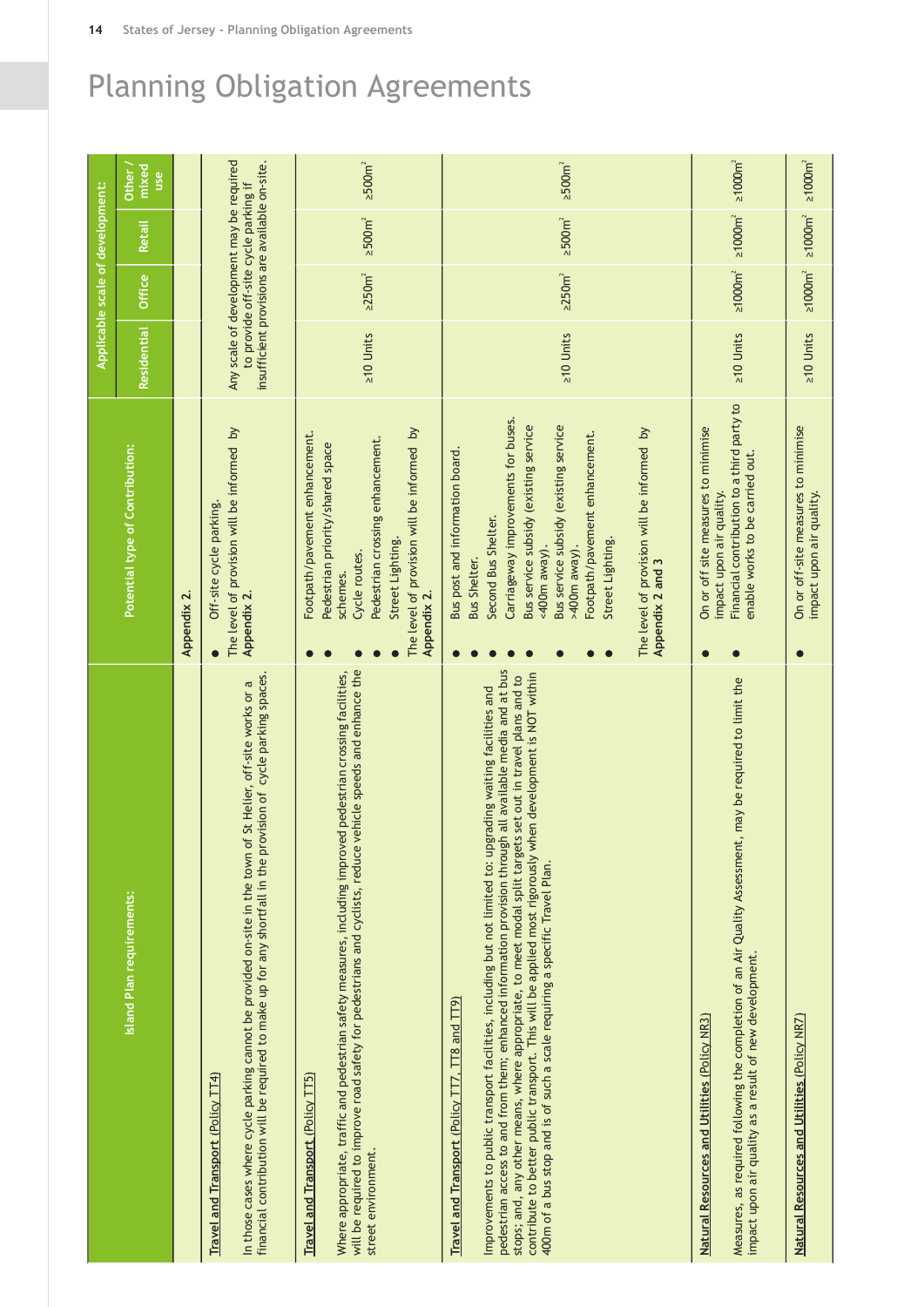|                                                                                                                                                                                                                                                                                                                                                                                                          |                                                                                                                                                                               |                                            | Applicable scale of development:                      |                                                                                  |                       |
|----------------------------------------------------------------------------------------------------------------------------------------------------------------------------------------------------------------------------------------------------------------------------------------------------------------------------------------------------------------------------------------------------------|-------------------------------------------------------------------------------------------------------------------------------------------------------------------------------|--------------------------------------------|-------------------------------------------------------|----------------------------------------------------------------------------------|-----------------------|
| Island Plan requirements:                                                                                                                                                                                                                                                                                                                                                                                | Potential type of Contribution:                                                                                                                                               | <b>Residential</b>                         | Office                                                | <b>Retail</b>                                                                    | mixed<br>Other<br>use |
| Measures, as required, to achieve, monitor and maintain a minimum of 10% reduction in carbon emissions.                                                                                                                                                                                                                                                                                                  | Financial contribution to a third party to<br>Measures to manipulate transport modal<br>enable works to be carried out.<br>shares.                                            |                                            |                                                       |                                                                                  |                       |
| New or extended mineral workings - Any reasonable and proportionate measures regarded as essential for<br>the proper planning of the area.<br>Mineral Resources (Policy MR6)                                                                                                                                                                                                                             | Environmental and restoration works on<br>carry out agreed land restoration works.<br>Financial security to ensure ability to<br>Traffic management measures.<br>or off-site. | New or extended mineral workings only.     |                                                       |                                                                                  |                       |
| development will be as agreed through consultation with the Department for Infrastructure. This may include<br>Where inadequate facilities exist, appropriate measures to achieve adequate foul sewerage facilities for the<br>Waste Management (Policy LWM2 and Supplementary Planning Guidance: Disposal of Foul Sewage (2012))<br>achieving an off-site foul sewer connection and/or pumping station. | connection to the public foul sewer.<br>Works as required to make a new                                                                                                       | Any new development site that will require | new off-site foul sewer<br>connections/facilities.    |                                                                                  |                       |
| Department for Infrastructure and where these measures cannot be reasonably controlled by planning<br>Sustainable Drainage Systems may be required for new development following consultation with the<br>Waste Management (Policy LWM3)<br>conditions.                                                                                                                                                  | connection to the public surface water<br>Works to separate combined foul and<br>Works as required to make a new<br>surface water sewers.<br>sewer.                           | Any new development site that will require | new off-site surface water<br>connections/facilities. |                                                                                  |                       |
| Any measures considered necessary to manage and offset the impact of new and/or extended sewage treatment<br>Waste Management (Policy LWM4)<br>works and sewerage outfall.                                                                                                                                                                                                                               | and offset impacts arising from a new or<br>Any measures, as required to manage<br>extended sewage treatment works or<br>outfall.                                             | New and/or extended sewage treatment       | works and sewerage outfall                            |                                                                                  |                       |
| Any site waste management measures contained within the Site Waste Management Plan, where appropriate<br>Waste Management Plans (2013))<br><b>Waste Management (Policy WM1 and Supplementary Planning Guidance: Site</b><br>and where this cannot be controlled by conditions                                                                                                                            | waste arising from a development site is<br>Measures, as required, to ensure that<br>minimised and managed in the most<br>sustainable way.                                    | $\geq$ 10 Units                            |                                                       | $\geq 1000$ m <sup>2</sup> $\geq 1000$ m <sup>2</sup> $\geq 1000$ m <sup>2</sup> |                       |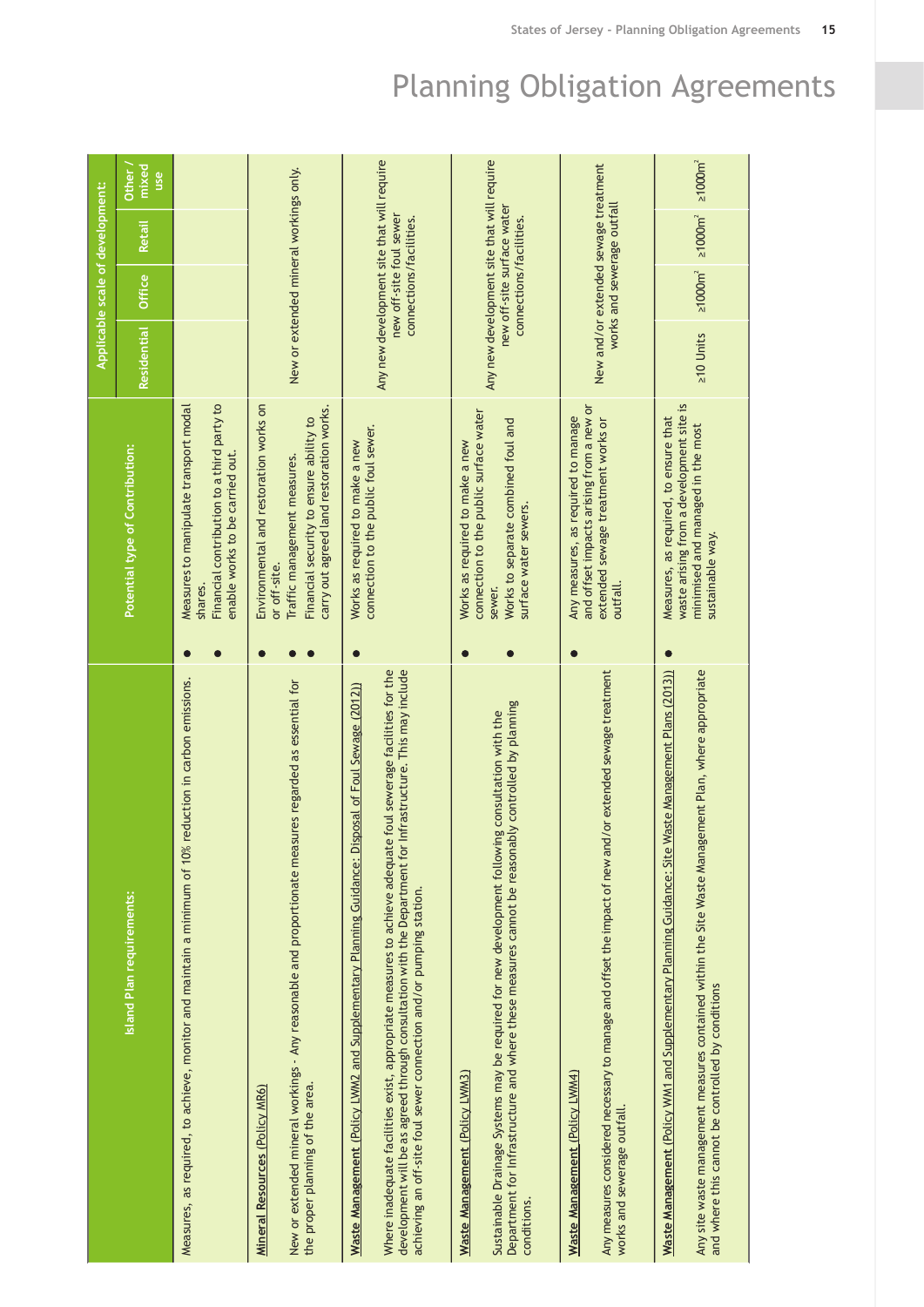# **Appendix 2: Travel and Transport Indicative Costs**

of development is more likely to trigger this requirement. These tables have been included within this guidance to provide more transparency and understanding when dealing with travel and transport requirements of POAs. These contributions will only be sought guide as to what type and scale of development is more likely to trigger this requirement. These tables have been included within this guidance to provide more transparency and understanding when dealing with travel and transport requirements of POAs. These contributions will only be sought need for certain infrastructure to be improved and the requirement meets ത range of different transport infrastructure, with a proposed development will create aThe following tables focus on indicative costs for awhen the impact of the three tests: the three tests:

- Necessary to make the development acceptable in planning terms, meeting the objectives of the Island Plan; 1. Necessary to make the development acceptable in planning terms, meeting the objectives of the Island Plan;  $\frac{1}{2}$   $\frac{1}{2}$   $\frac{1}{2}$ 
	- directly related to the development: and. 2. directly related to the development; and,
- fairly and reasonably related in scale and kind to the development 3. fairly and reasonably related in scale and kind to the development

<span id="page-17-0"></span>It is important to note that: It is important to note that:

- this table is most useful if a you have undertaken aTransport Assessment in connection with your proposal;
- Revised this table should be read in conjunction with the respective Island Plan policies highlighted in Appendix 1: POAs and the 2011 Island Plan Policies above; Policies above; 2011 Island Plan
	- identified scale of development **may** require a POA, but only if such works are required to make the proposal in accordance with POA, but only if such works are required to make the proposal in accordance with the scale of development highlighted in these tables does not mean that a POA will be required, it simply means that the POA will be required, it simply means that the the scale of development highlighted in these tables **does not** mean that identified scale of development **may** require the Island Plan; the Island Plan;
- the published indicative costs have been standardised wherever possible and have been conservatively estimated: an actual POA the published indicative costs have been standardised wherever possible and have been conservatively estimated: an actual POA contribution should not substantially deviate from these costs without exceptional justification; contribution should not substantially deviate from these costs without exceptional justification;
	- these indicative costs are accurate as of March 2017 and will be subject to regular review. these indicative costs are accurate as of **March 2017** and will be subject to regular review.

| <b>Notes</b>                                  |                                          | A minimum delivery or contribution of 6m <sup>2</sup> of new path per<br>Extent of requirement will be based on site context.<br>construction, sealed surface, signing and lining fees.<br>Cost based on green field site and includes design,<br>residential unit and 8m <sup>2</sup> per 100m <sup>2</sup> of all other<br>development types will usually be required.<br>Pre-application advice should be sought. |
|-----------------------------------------------|------------------------------------------|----------------------------------------------------------------------------------------------------------------------------------------------------------------------------------------------------------------------------------------------------------------------------------------------------------------------------------------------------------------------------------------------------------------------|
|                                               | $Use (m')$ $[$ $Occupancy)$<br>Education | Occupancy<br>$\geq 128$                                                                                                                                                                                                                                                                                                                                                                                              |
| Development type and scale trigger thresholds | Retail   Other/Mixed                     | $\geq$ 250 $m2$                                                                                                                                                                                                                                                                                                                                                                                                      |
|                                               | $\left(\mathbf{E}\right)^2$              | $\geq$ 250 $m2$                                                                                                                                                                                                                                                                                                                                                                                                      |
|                                               | Office<br>$\left(\mathbf{m}^2\right)$    | $\geq$ 250 $m2$                                                                                                                                                                                                                                                                                                                                                                                                      |
|                                               | Residential<br>(Units)                   | $210$ Units                                                                                                                                                                                                                                                                                                                                                                                                          |
| Indicative Cost                               |                                          | per metre of new floor space)<br>1800 per 100 m <sup>2</sup> of all other<br>development types (or £18<br>£1350 per residential unit<br>능                                                                                                                                                                                                                                                                            |
| Potential POA<br>requirement                  |                                          | <b>Cycle and walking</b><br>routes                                                                                                                                                                                                                                                                                                                                                                                   |

**16 States of Jersey - Planning Obligation Agreements**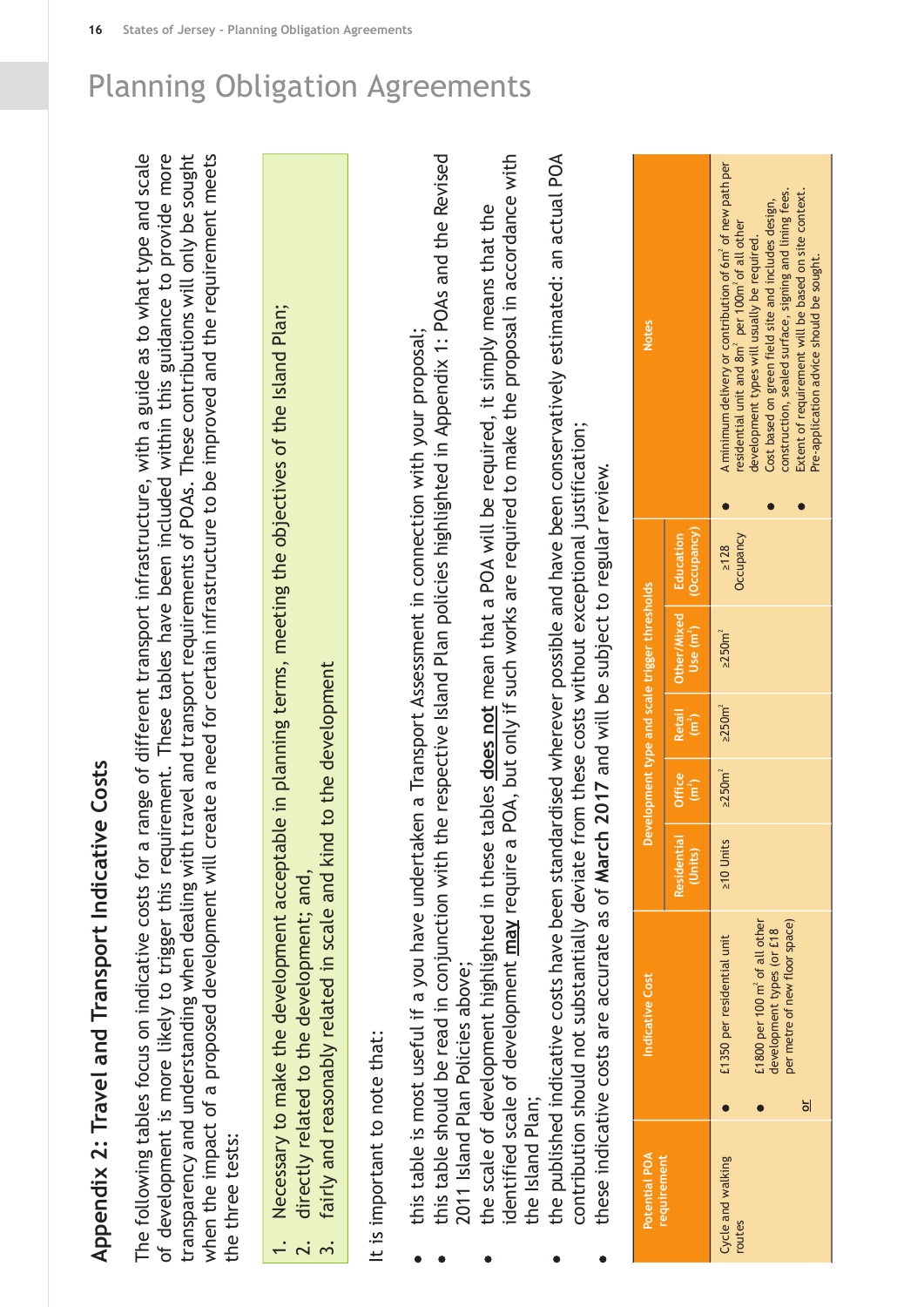| Potential POA                          | Indicative Cost                                                                                                            |                        |                                       |                                        | Development type and scale trigger thresholds |                          | <b>Notes</b>                                                                                                                                                                                              |
|----------------------------------------|----------------------------------------------------------------------------------------------------------------------------|------------------------|---------------------------------------|----------------------------------------|-----------------------------------------------|--------------------------|-----------------------------------------------------------------------------------------------------------------------------------------------------------------------------------------------------------|
| requirement                            |                                                                                                                            | Residential<br>(Units) | Office<br>$\overline{(\mathsf{m}^2)}$ | <b>Retail</b><br>$\left( m^{2}\right)$ | Other/Mixed<br>Use (m')                       | (Occupancy)<br>Education |                                                                                                                                                                                                           |
|                                        | path location and design has<br>£225 per 1m <sup>2</sup> of new path if<br>been pre-agreed.<br>$\bullet$                   |                        |                                       |                                        |                                               |                          | Proposed development of 20 residential units:<br>Example:                                                                                                                                                 |
|                                        |                                                                                                                            |                        |                                       |                                        |                                               |                          | $= 20 \times £1350$                                                                                                                                                                                       |
|                                        |                                                                                                                            |                        |                                       |                                        |                                               |                          | = £27,000 payable for new off-site path to be delivered by<br>Department for Infrastructure.                                                                                                              |
|                                        |                                                                                                                            |                        |                                       |                                        |                                               |                          | $\frac{1}{2}$                                                                                                                                                                                             |
|                                        |                                                                                                                            |                        |                                       |                                        |                                               |                          | $= 20 \times 6m^2$                                                                                                                                                                                        |
|                                        |                                                                                                                            |                        |                                       |                                        |                                               |                          | =120m <sup>2</sup> of new path (on or off-site) delivered by the applicant.                                                                                                                               |
| Eastern Cycle Route<br>Corridor (ECRC) | £1350 per residential unit<br>$\bullet$                                                                                    | $25$ Units             | $\geq$ $250m^2$                       | $\geq$ 250 $m2$                        | $\geq$ 250 $m2$                               | site specific            | A minimum delivery or contribution of 6m <sup>2</sup> of new path per<br>residential unit and 8m <sup>2</sup> per 100m <sup>2</sup> of all other<br>0                                                     |
|                                        | £1800 per 100 m <sup>2</sup> of all other<br>development types (£18 per<br>m <sup>2</sup> of new floor space)<br>$\bullet$ |                        |                                       |                                        |                                               |                          | If not all equivalent ECRC is to be met on-site, ECRC<br>development types will usually be required.<br>contribution remains payable pro-rata                                                             |
|                                        | $\frac{d}{dt}$                                                                                                             |                        |                                       |                                        |                                               |                          |                                                                                                                                                                                                           |
|                                        | path location and design has<br>£225 per 1m <sup>2</sup> of new path if<br>been pre-agreed.<br>$\bullet$                   |                        |                                       |                                        |                                               |                          |                                                                                                                                                                                                           |
|                                        |                                                                                                                            |                        |                                       |                                        |                                               |                          |                                                                                                                                                                                                           |
| Cycle parking                          | £800 per individual secure<br>£240 per uncovered single<br>Sheffield stand                                                 | Any                    | Any                                   | Any                                    | Any                                           | Occupancy<br>$\geq$ 32   | / 150m <sup>2</sup> non-residential will be expected to be delivered<br>parking at the rate of 1 per bedroom (residential), and 1<br>Minimum requirements for secure and covered cycle<br>on or off-site. |
|                                        | £8,000 Covered cycle shelter<br>cycle locker<br>for 8 cycles.                                                              |                        |                                       |                                        |                                               |                          | A financial contribution for cycle parking will only be paid<br>if there is an on-site shortfall and the shortfall can be met                                                                             |
|                                        |                                                                                                                            |                        |                                       |                                        |                                               |                          | These cycle parking standards may be altered in light of<br>off-site. This may be pro-rata.<br>new parking standards.                                                                                     |
|                                        |                                                                                                                            |                        |                                       |                                        |                                               |                          | Cycle parking costs are inclusive of supply and fit.                                                                                                                                                      |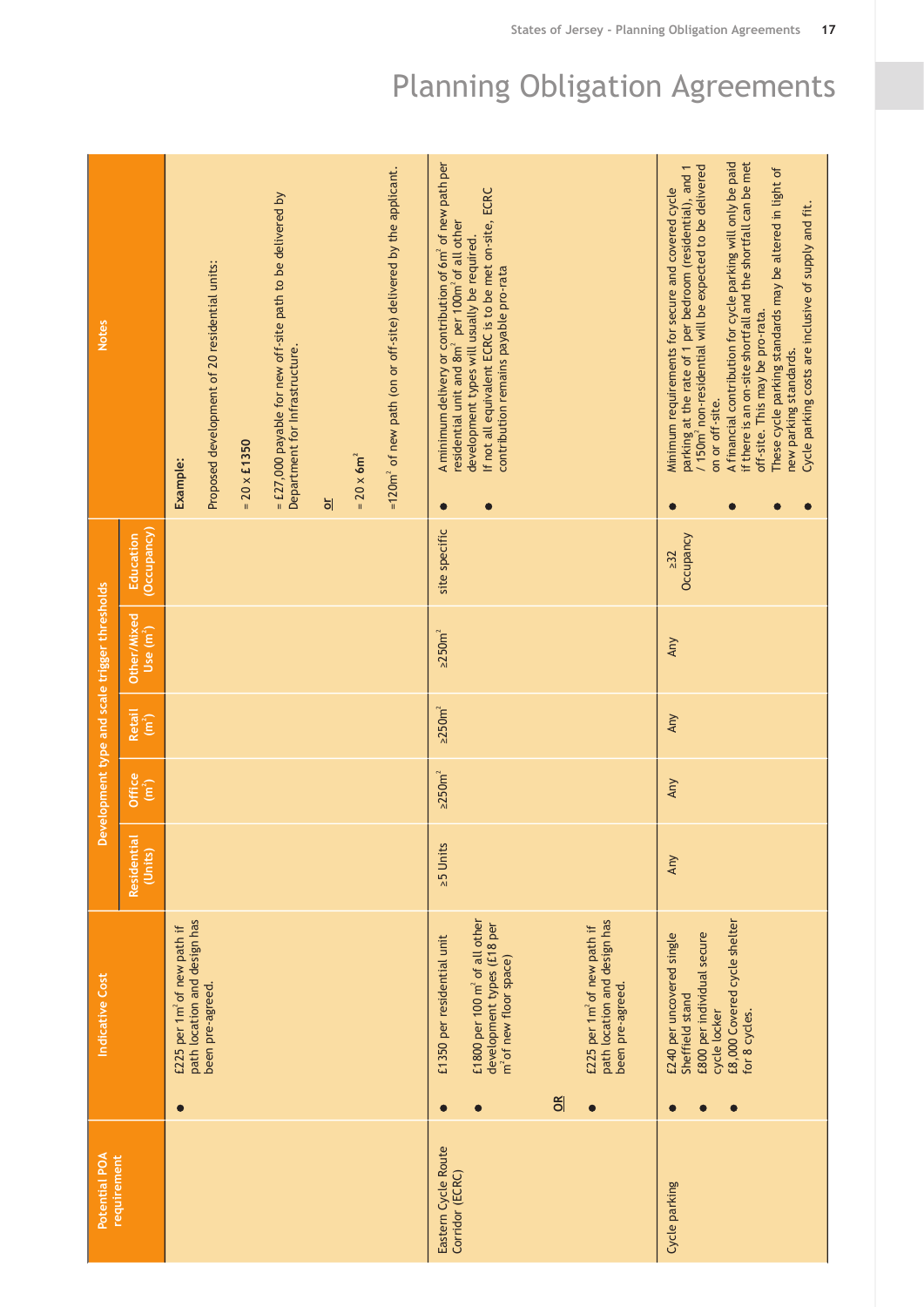| Potential POA<br>requirement                  |           | Indicative Cost                                                                                                                                                                                                 |                      |                             |                                          | Development type and scale trigger thresholds |                              |                        | <b>Notes</b>                                                                                                                                                                                                                                                                                                                                                                                                                                                                                                                                       |
|-----------------------------------------------|-----------|-----------------------------------------------------------------------------------------------------------------------------------------------------------------------------------------------------------------|----------------------|-----------------------------|------------------------------------------|-----------------------------------------------|------------------------------|------------------------|----------------------------------------------------------------------------------------------------------------------------------------------------------------------------------------------------------------------------------------------------------------------------------------------------------------------------------------------------------------------------------------------------------------------------------------------------------------------------------------------------------------------------------------------------|
|                                               |           |                                                                                                                                                                                                                 | Residenti<br>(Units) | Office<br>(m <sup>2</sup> ) | <b>Retail</b><br>$\widehat{\mathsf{Im}}$ | Other/Mixed<br>$Use (m^2)$                    | Occupancy)<br>Education      |                        |                                                                                                                                                                                                                                                                                                                                                                                                                                                                                                                                                    |
| pavement enhancement<br>Roadside footpath /   | $\bullet$ | path location and design has<br>dropped kerb crossing point.<br>£225 per m <sup>2</sup> of new path, if<br>£2500 - tactile paving/<br>been agreed.                                                              | Any                  | $\geq 100$ m <sup>2</sup>   | $\geq 100 \text{m}^2$                    | $\geq 100 \text{m}^2$                         | Occupancy<br>$\geq 64$       | $\bullet$<br>$\bullet$ | Extent of any new path to be determined on a site specific<br>Mitigation measures will be influenced by links to key trip<br>generators such as education, health, retail, employment,<br>connections that facilitate safe access to schools as well<br>Minimum pavement width 1.8m in the Built-up Areas, or<br>basis, minimum is usually site frontage and connection<br>Land will be sought for new footpath and cycle route<br>1.5m in Green Zone or Coastal National Park.<br>to network, where possible.<br>and leisure sites.<br>as beyond. |
| shared space schemes<br>Pedestrian priority / |           | on request due to site<br>specific issues.                                                                                                                                                                      | $250$ Units          | $\geq 1000$ m <sup>2</sup>  | $\geq 1000$ m <sup>2</sup>               | $\geq 1000$ m <sup>2</sup>                    | new school                   | $\bullet$<br>$\bullet$ | enhance quality, safety, and sense of space for vulnerable<br>Mitigation measures will be influenced by links to key trip<br>integral part of the scheme design from first concepts to<br>generators such as education, health, retail, employment,<br>Site specific, depending on location, scale and impact of<br>Consideration for pedestrian priority but should be an<br>and leisure sites.<br>the proposal.<br>road users.                                                                                                                   |
| Pedestrian crossing<br>enhancement            | $\bullet$ | £50-£80K Signalised crossing<br>£65-£100K / physical refuge<br>(including lighting, kerbing,<br>£15-£25K road narrowing<br>£35-£75K Zebra Crossing<br>£1000 per sign and post<br>signing, lining)<br>build outs | $\geq$ 10 Units      | $\geq$ $250m^2$             | $\geq$ $250m^2$                          | $\geq$ 250 $m2$                               | Occupancy<br>96 <sup>2</sup> | $\bullet$              | Mitigation measures will be influenced by links to key trip<br>generators such as education, health, retail, employment,<br>Site specific, depending on location, scale and impact of<br>Any land acquisition costs to be borne by the developer<br>and leisure sites.<br>the proposal.                                                                                                                                                                                                                                                            |
| Street lighting                               |           | £6500 per connected lamp<br>column                                                                                                                                                                              | $20$ Units           | $\geq 500$ m <sup>2</sup>   | $\geq 500 \text{m}^2$                    | $\geq 500$ m <sup>2</sup>                     | Occupancy<br>2150            |                        | Requires site survey to determine connection availability.<br>Site specific, depending on location, scale and impact of<br>35m street light spacing required within Built-Up Areas.<br>the proposal.                                                                                                                                                                                                                                                                                                                                               |
| development onto<br>Access from<br>highway    | $\bullet$ | on request due to site<br>specific issues.                                                                                                                                                                      | Any                  | Any                         | Any                                      | Any                                           | Any                          |                        | Site specific, depending on location, scale and impact of<br>Guidance for vehicular access standards will be made<br>the proposal.<br>available.                                                                                                                                                                                                                                                                                                                                                                                                   |

**18 States of Jersey - Planning Obligation Agreements**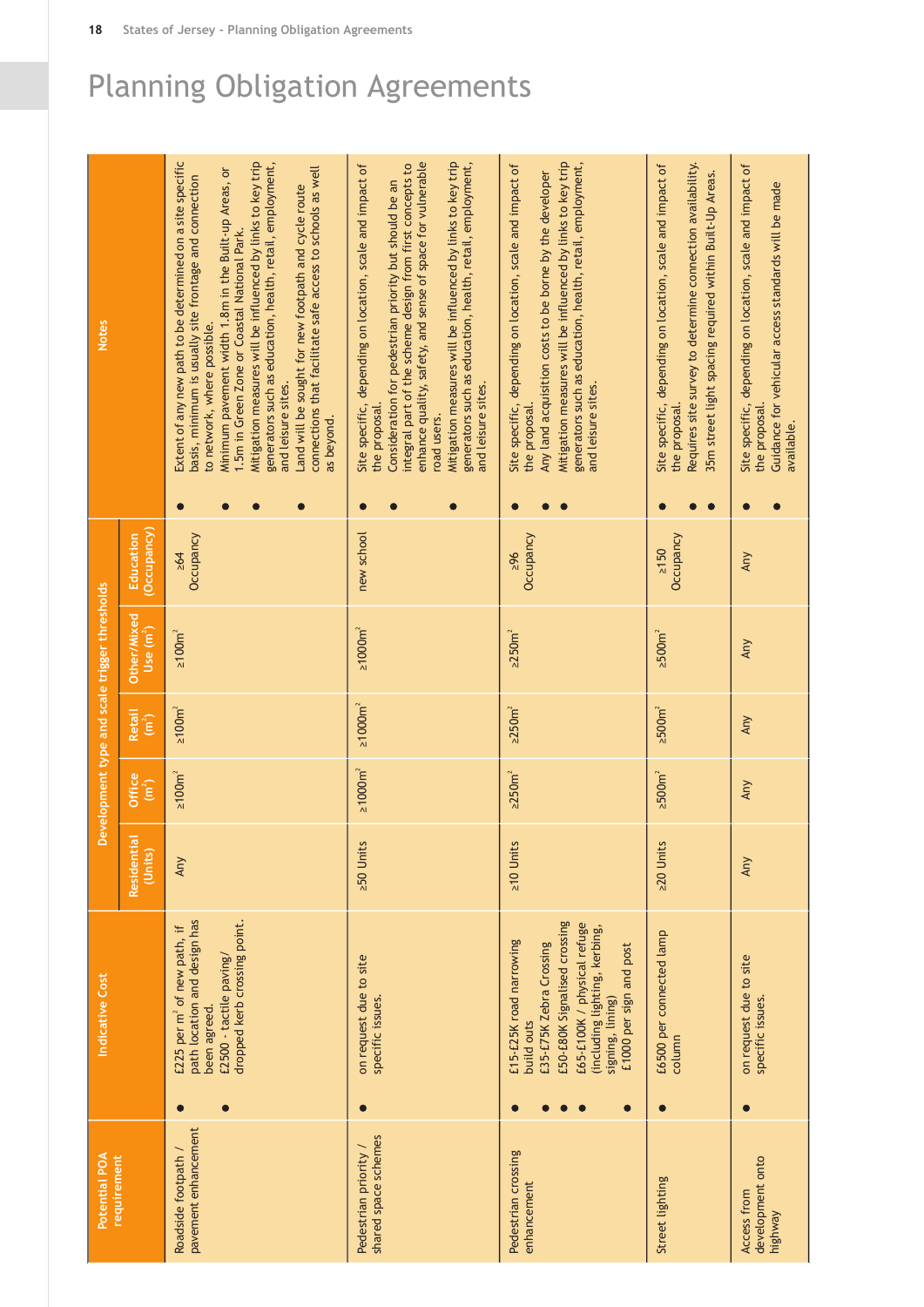| <b>Notes</b>                                  |                                                  | Necessary junction and carriageway alterations should be<br>Note larger developments (over 25 residential units / over<br>identified within Transport Statements and Assessments.<br>250m <sup>2</sup> non-residential uses) require a Transport Statement.<br>If over 50 residential units / 1000m <sup>2</sup> non-residential uses,<br>a Transport Assessment and Travel Plan will be required.<br>Extent of works depends on site specific matters. |
|-----------------------------------------------|--------------------------------------------------|---------------------------------------------------------------------------------------------------------------------------------------------------------------------------------------------------------------------------------------------------------------------------------------------------------------------------------------------------------------------------------------------------------------------------------------------------------|
|                                               |                                                  |                                                                                                                                                                                                                                                                                                                                                                                                                                                         |
|                                               | (Occupancy)<br>Education                         | Any                                                                                                                                                                                                                                                                                                                                                                                                                                                     |
| Development type and scale trigger thresholds | Other/Mixed<br>Use $(m2)$                        | Any                                                                                                                                                                                                                                                                                                                                                                                                                                                     |
|                                               | <b>Retail</b><br>$\left(\overline{m}^2\right)$   | <b>Any</b>                                                                                                                                                                                                                                                                                                                                                                                                                                              |
|                                               | <b>Office</b><br>$\left(\overline{m}^{2}\right)$ | Any                                                                                                                                                                                                                                                                                                                                                                                                                                                     |
|                                               | <b>Residential</b><br><b>(Units</b>              | <b>Any</b>                                                                                                                                                                                                                                                                                                                                                                                                                                              |
| Indicative Cost                               |                                                  | on request due to site<br>specific issues.                                                                                                                                                                                                                                                                                                                                                                                                              |
| Potential POA<br>requirement                  |                                                  | Junction / carriageway<br>alterations (off site,<br>including layby)                                                                                                                                                                                                                                                                                                                                                                                    |

## Bus contributions: **Bus contributions**:

|                                                                           | Indicative Cost | <b>AUBION</b>                  | Residential<br>(units)                  | Office<br>(m <sup>2</sup> ) | Retail<br>(m <sup>2</sup> ) | Other/Mixed<br>use <sub>1</sub> | (occupancy)<br>Education | <b>Notes</b>                                                                                                         |
|---------------------------------------------------------------------------|-----------------|--------------------------------|-----------------------------------------|-----------------------------|-----------------------------|---------------------------------|--------------------------|----------------------------------------------------------------------------------------------------------------------|
|                                                                           |                 | $\frac{1}{2}$<br>$\frac{P}{C}$ | Town of St<br>Helier (ToSH)<br>Helier ( |                             |                             |                                 |                          |                                                                                                                      |
| £1,500                                                                    |                 | $\geq$ 10 Units                | $\geq$ 10 Units                         | $\geq$ $250m^2$             | $\geq 500$ m <sup>2</sup>   | $\geq$ 250 $m^2$                | Occupancy<br>$\geq 64$   | Cost inclusive of supply and installation.                                                                           |
| shelter, post, notice<br>£11,500 Standard<br>board, seat and<br>lighting. |                 | $\geq$ 10 Units                | $20$ Units                              | $\geq 500$ m <sup>2</sup>   | $\geq 500$ m <sup>2</sup>   | $\geq 500 \text{m}^2$           | Occupancy<br>$\geq 128$  | Cost inclusive of supply and installation.                                                                           |
| costs as above                                                            |                 | <b>230 Units</b>               | $260$ Units                             | $\geq 1000$ m <sup>2</sup>  | $\geq 1000$ m <sup>2</sup>  | $\geq 1000$ m <sup>2</sup>      | New School               |                                                                                                                      |
| £5000 - real time<br>display with feed<br>connection                      |                 | $230$ Units                    | $260$ Units                             | $\geq 1000$ m <sup>2</sup>  | $\geq 1000$ m <sup>2</sup>  | $\geq 1000$ m <sup>2</sup>      | New School               |                                                                                                                      |
| carriageway finish,<br>£75,000 Layby -<br>(strengthened                   |                 | $250$ Units                    | $260$ Units                             | $\geq$ 2500 $m2$<br>ToSH:   | $\geq 1000 \text{m}^2$      | $\geq 1000$ m <sup>2</sup>      | New School               | Calculation of actual costs will be site<br>Any land acquisition costs to be borne<br>by the developer.<br>specific. |

 $\infty$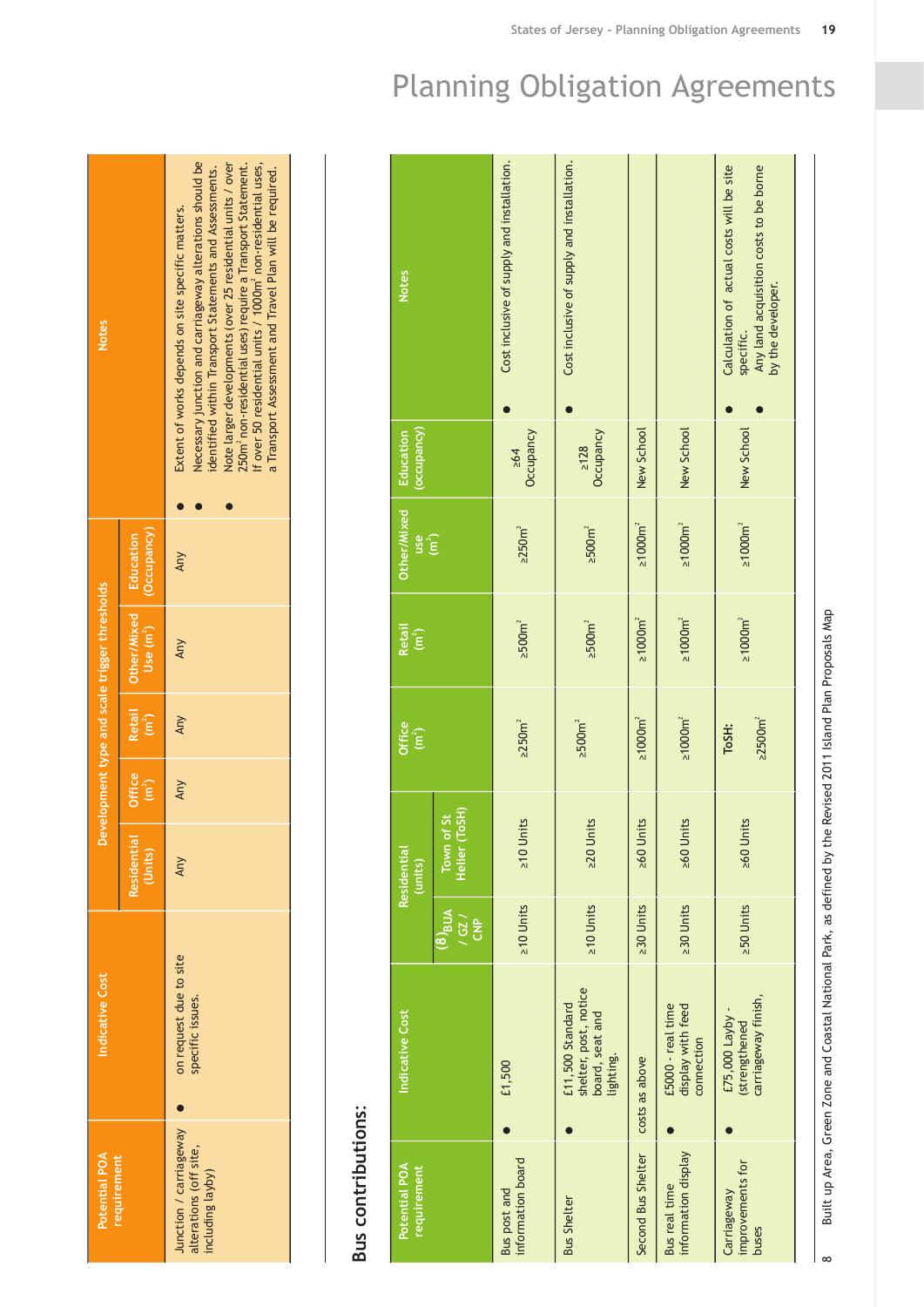| <b>Notes</b>                       |                                   |                                                                                                                                                                                                                                                                                                                                                       | Bus trip generation/modal share will be<br>the modal share will be calculated at 10%<br>and should be read in conjunction with<br>based on the figure identified within a<br>This is a formula based contribution<br>In the absence of a satisfactory TS/A,<br>Appendix 3: Bus Service Subsidy<br>of maximum potential occupancy.<br>Statement/Assessment.<br>developers Transport | towards a new bus and driver and/or an<br>additional a.m and p.m service when the<br>existing service will be caused to be over<br>The bus service subsidy may contribute<br>Note: "service" means an all year round<br>hourly bus service with peak time<br>capacity as a result of the new<br>development.<br>Calculation"<br>capacity". |                                                                                                  |
|------------------------------------|-----------------------------------|-------------------------------------------------------------------------------------------------------------------------------------------------------------------------------------------------------------------------------------------------------------------------------------------------------------------------------------------------------|------------------------------------------------------------------------------------------------------------------------------------------------------------------------------------------------------------------------------------------------------------------------------------------------------------------------------------------------------------------------------------|--------------------------------------------------------------------------------------------------------------------------------------------------------------------------------------------------------------------------------------------------------------------------------------------------------------------------------------------|--------------------------------------------------------------------------------------------------|
| (occupancy)<br>Education           |                                   |                                                                                                                                                                                                                                                                                                                                                       | Occupancy<br>400m of<br>service:<br>nearest<br>Within<br>$\geq$ 200                                                                                                                                                                                                                                                                                                                | Occupancy<br>400m to<br>service:<br>nearest<br><b>Beyond</b><br>$\geq$ 200                                                                                                                                                                                                                                                                 |                                                                                                  |
| Other/Mixed<br>$\frac{1}{2}$       |                                   |                                                                                                                                                                                                                                                                                                                                                       | Within 400m<br>of nearest<br>service:<br>$\geq 500 \text{m}^2$                                                                                                                                                                                                                                                                                                                     | Beyond 400m<br>to nearest<br>service:<br>$\geq$ $250m^2$                                                                                                                                                                                                                                                                                   |                                                                                                  |
| <b>Retail</b><br>(m <sup>2</sup> ) |                                   |                                                                                                                                                                                                                                                                                                                                                       | Within 400m<br>of nearest<br>service:<br>$\geq 800 \text{m}^2$                                                                                                                                                                                                                                                                                                                     | Beyond 400m<br>to nearest<br>service:<br>$\geq$ $250m2$                                                                                                                                                                                                                                                                                    |                                                                                                  |
| Office<br>(m <sup>2</sup> )        |                                   | All other Zones:<br>$\geq 1000 \text{ m}^2$                                                                                                                                                                                                                                                                                                           | nearest service:<br>Within 400m of<br>$\geq 1000$ m <sup>2</sup>                                                                                                                                                                                                                                                                                                                   | Beyond 400m to<br>nearest service:<br>$\geq$ 250 $m2$                                                                                                                                                                                                                                                                                      |                                                                                                  |
| Residential<br>(units)             | (ToSH)<br>Town of St<br>Helier    |                                                                                                                                                                                                                                                                                                                                                       | service:<br>Within 400m of<br>$275$ Units<br>nearest                                                                                                                                                                                                                                                                                                                               | 400m to<br>service:<br>n/a<br><b>Beyond</b><br>nearest                                                                                                                                                                                                                                                                                     |                                                                                                  |
|                                    | $(8)$ BUA<br>167<br>$\frac{P}{C}$ |                                                                                                                                                                                                                                                                                                                                                       | 400m of<br>$230$ Units<br>service:<br>nearest<br>Within                                                                                                                                                                                                                                                                                                                            | $\geq$ 10 Units<br>400m to<br><b>Beyond</b><br>nearest<br>service:                                                                                                                                                                                                                                                                         |                                                                                                  |
| Indicative Cost                    |                                   | £15,000 Bus access only<br>- (Traffic Order, signing,<br>signals - (signing, lining,<br>£50,000 Bus priority at<br>(Traffic Order, signing,<br>lining, simple kerb /<br>lining, simple kerb /<br>raised kerbs, lining,<br>kerb works, signal<br>£15,000 Bus lane -<br>bollard works)<br>bollard works)<br>modification)<br>signing)<br>$\bullet$<br>0 | See 'Appendix 3: Bus Service<br>days, for a period of 5 years.<br>generated for 253 working<br>opportunity cost per trip<br>Subsidy Calculation' for<br>Peak time trip cost plus<br>formulae and costs                                                                                                                                                                             |                                                                                                                                                                                                                                                                                                                                            | Bus Service subsidy to be read in conjunction with 'Appendix 3: Bus Service Subsidy Calculation' |
| Potential POA<br>requirement       |                                   |                                                                                                                                                                                                                                                                                                                                                       | <b>Bus Service subsidy</b>                                                                                                                                                                                                                                                                                                                                                         |                                                                                                                                                                                                                                                                                                                                            |                                                                                                  |

Built up Area, Green Zone and Coastal National Park, as defined by the Revised 2011 Island Plan Proposals Map Built up Area, Green Zone and Coastal National Park, as defined by the Revised 2011 Island Plan Proposals Map  $\infty$